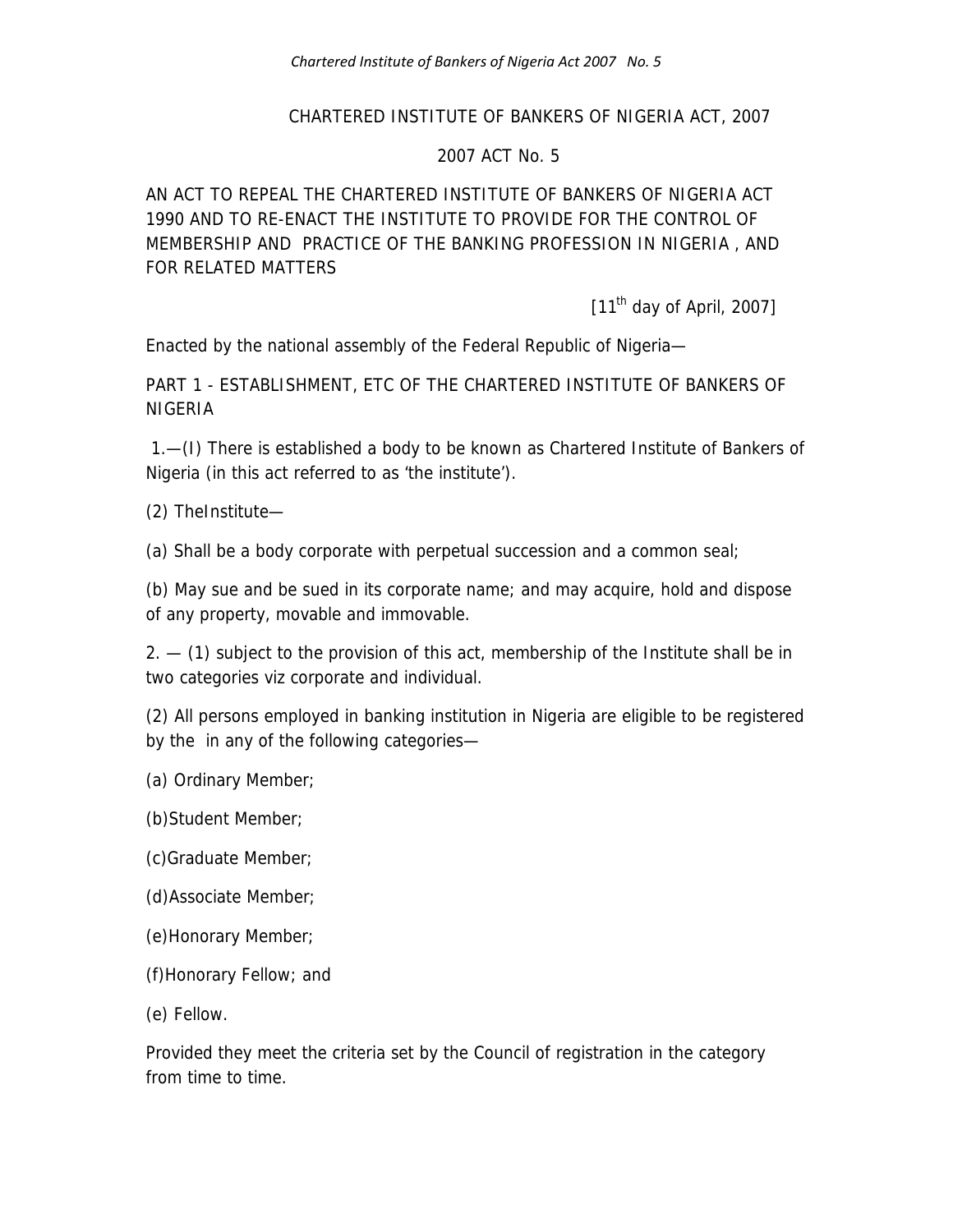(3) Pursuant to subsection (1) of this section, all corporate members shall cause their staffs to register with theInstitute to ethnical standards professionalism and self-regulation in the banking and financial services industry.

(4) A person registered under this Act shall be enrolled to a higher membership status in any of the following categories—

(a) As an Ordinary Member if he—

(i) Satisfies the Council that he is eligible to be so registered;

(ii) Works in a bank or other financial institutions; and

(iii) Does not fall within any of the other categories specified in paragraphs (b)-(g) of this subsection.

- (b) As a Student Member if he —
- (i) Satisfies the Council that he is eligible to be so registered;

(ii) Has been an ordinary member and;

(iii) Has passed associate-ship examinations but has not met other conditions specified in paragraph (d) of this subsection;

(d) As an Associate Member if he—

(i) Satisfies the Council that he is eligible to be so registered and has passed the associate-ship examination and;

(ii) Has acquired on the job practical banking or related experience for such number of years that may be specified by the Council;

(e) As an Honorary Senior Member if he—

(i) satisfies the Council that he is eligible to be so registered,

(ii) Has obtained such academic, professional or other qualifications(s) as may be prescribed by the Council from time to time,

(iii) Has held any senior management positions in a bank or other financial institutions, and

(iv) is neither a fellow or an associate.

(f) As an honorary fellow if he satisfies the Council that he is eligible to be awarded the honorary fellowship of the Institute;

(g) As a fellow if he—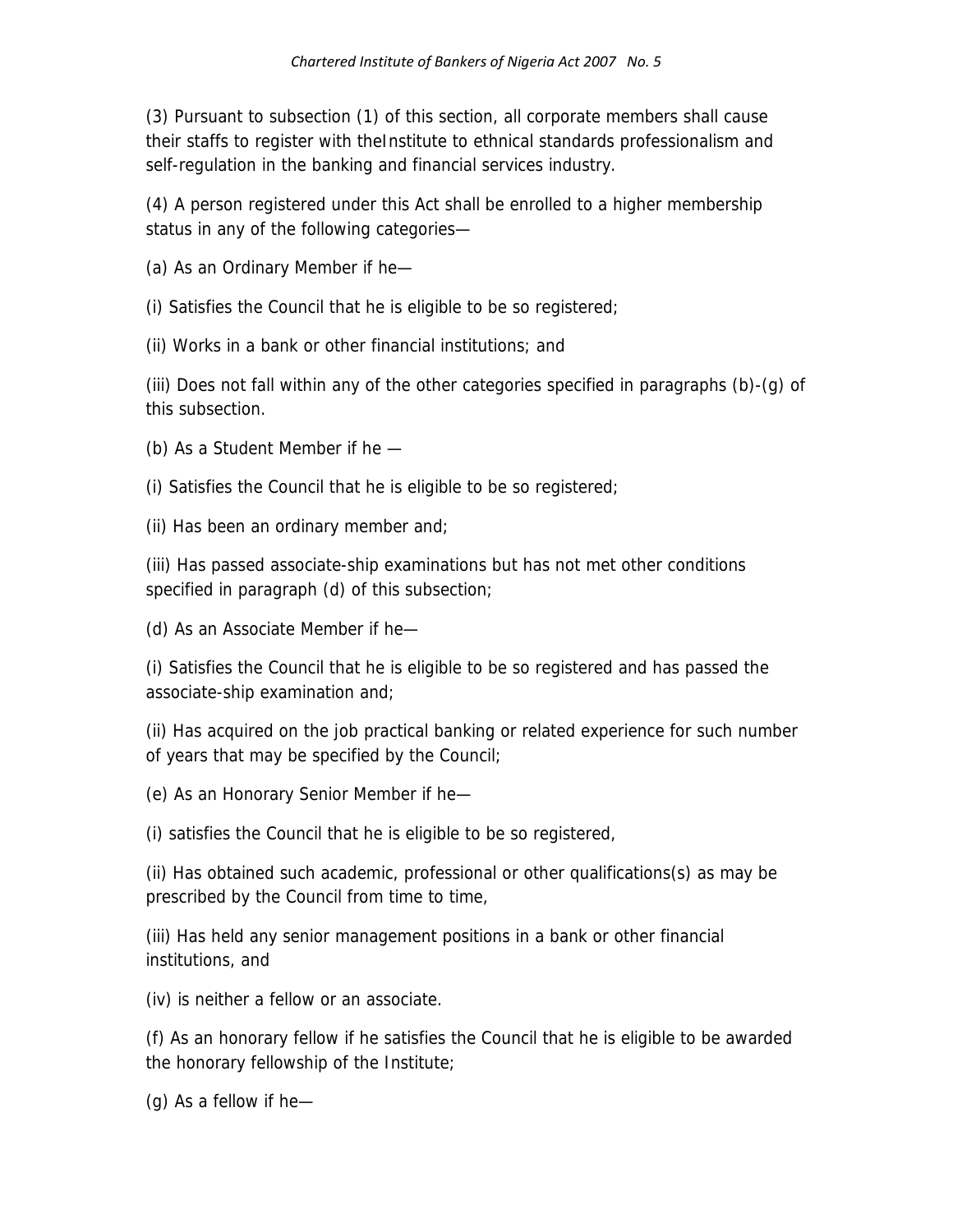(i) satisfies the Council that he is eligible to be so registered and has for a number of years (to be specified by the council) been an associate member of a holder of approved academic qualifications, and

(ii) Satisfies all other criteria as may be specified by the Council from time to time.

(h) As a corporate member if it—

(i) Satisfies the Council that he is eligible to be so registered; and

(ii) Satisfies all other criteria as may be specified by the Council from time to time.

(5) A member or a corporate member of the Institute shall be entitled to receive from the council, a letter of registration of membership for the category of membership.

(6) A fellow, honorary fellow, honorary senior member or an associate shall be entitled to the use of such letter after his name as may be authorised by the Council from time to time as follows—

(i) a member registered into the category of member of fellow shall be entitled to use the initials ''FCIB'',

(ii) a member registered into the category of honorary senior member shall be entitled to use the initials ''HCIB'', and

(iii) a member registered into the category of membership of associate shall be entitled to use the initials ''ACIB''.

(7) No person shall be entitled to be employed or appointed or engaged to the head of any of the technical departments of a bank unless he is duly registered as a member of the Institute.

### PART II—RESPONSIBILITIES OF THE INSTITUTE

3. The Institute shall have responsibility to—

 (a) Determine the standards of knowledge and skills to be attained by persons seeking to become members of the banking profession;

 (b) Secure in accordance the provisions of this act, the establishment and maintenance of a register of members of the banking profession in the categories of ordinary members, student members, graduate members, associates, honorary senior members, honorary fellow and fellows of the Institute and a register of corporate members.

 (c) Conduct professional examinations leading to the awards of certificates as may be prescribed by the Institute; and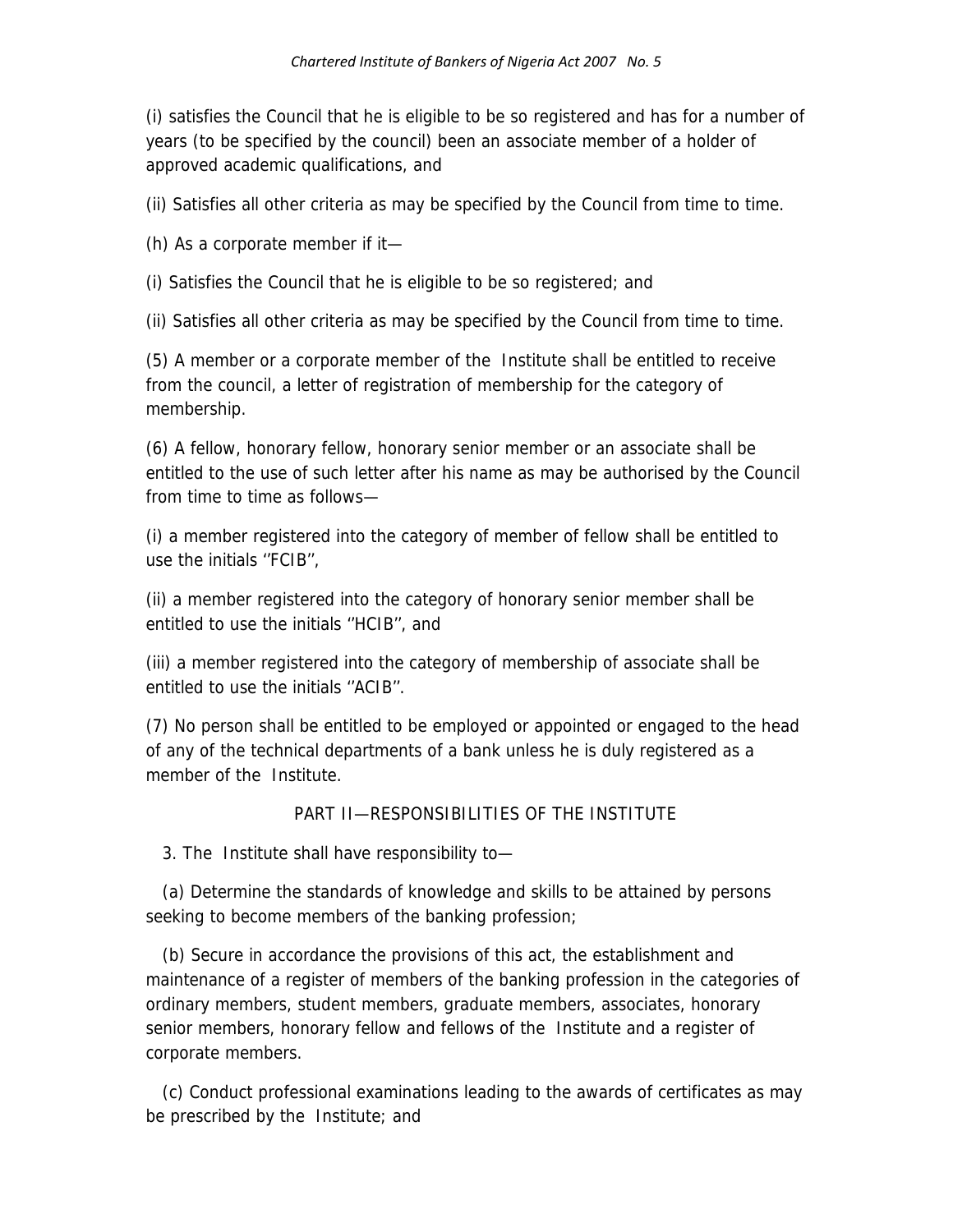(d) Ensure the furtherance, maintenance and observance of ethical standards and professionalism among practitioners of the banking profession in Nigeria.

 PART III—ELECTION OF PRESIDENT AND THE VICE PRESIDENT OF THE INSTITUTE

4. — (1) there shall be a President and two Vice-Presidents of the Institute who shall be fellows of the Institute.

 (2) The President and Vice-Presidents shall be elected at the annual general meeting of the Institute and shall each hold office for a term of two years from the date of the election.

 (3) The President shall be the Chairman of the Governing Council established under section 5 of this Act and in his absence the Vice-President shall be the Chairman of the Governing Council.

 (4) The President shall preside at meetings of the Institute and in the event of his absence, death, permanent incapacity or disability, the Vice-President or in the absence of the first Vice-President, the second Vice-President shall preside.

 (5) the Vice-President shall in the event of the death, permanent incapacity or disability of the President act for the unexpired terms of his office whereas the second Vice-President shall assume the office of the first Vice-President and the Council shall appoint one of its members to assume the post of the second Vice-President and reference in this Act to the President shall be construed accordingly.

 (6) If the President or any of the Vice-Presidents ceases to be a member of the Institute he shall ipso facto cease to hold any of the offices designated under his section.

PART IV—MEMBERSHIP OF GOVERNING COUNCIL OF THE INSTITUTE, ETC

 5. — (1) there is established for the Institute a Governing Council (in this Act referred to as ''the Council'') which shall be charged with the responsibility for the administration and general management of the Institute.

(2) The Council shall consist of the following members—

(a) A Chairman who shall be the President of the Institute;

- (b) Two Vice-Chairmen;
- (c) A National Treasurer;

(d) The Governor of the Central Bank or his representative;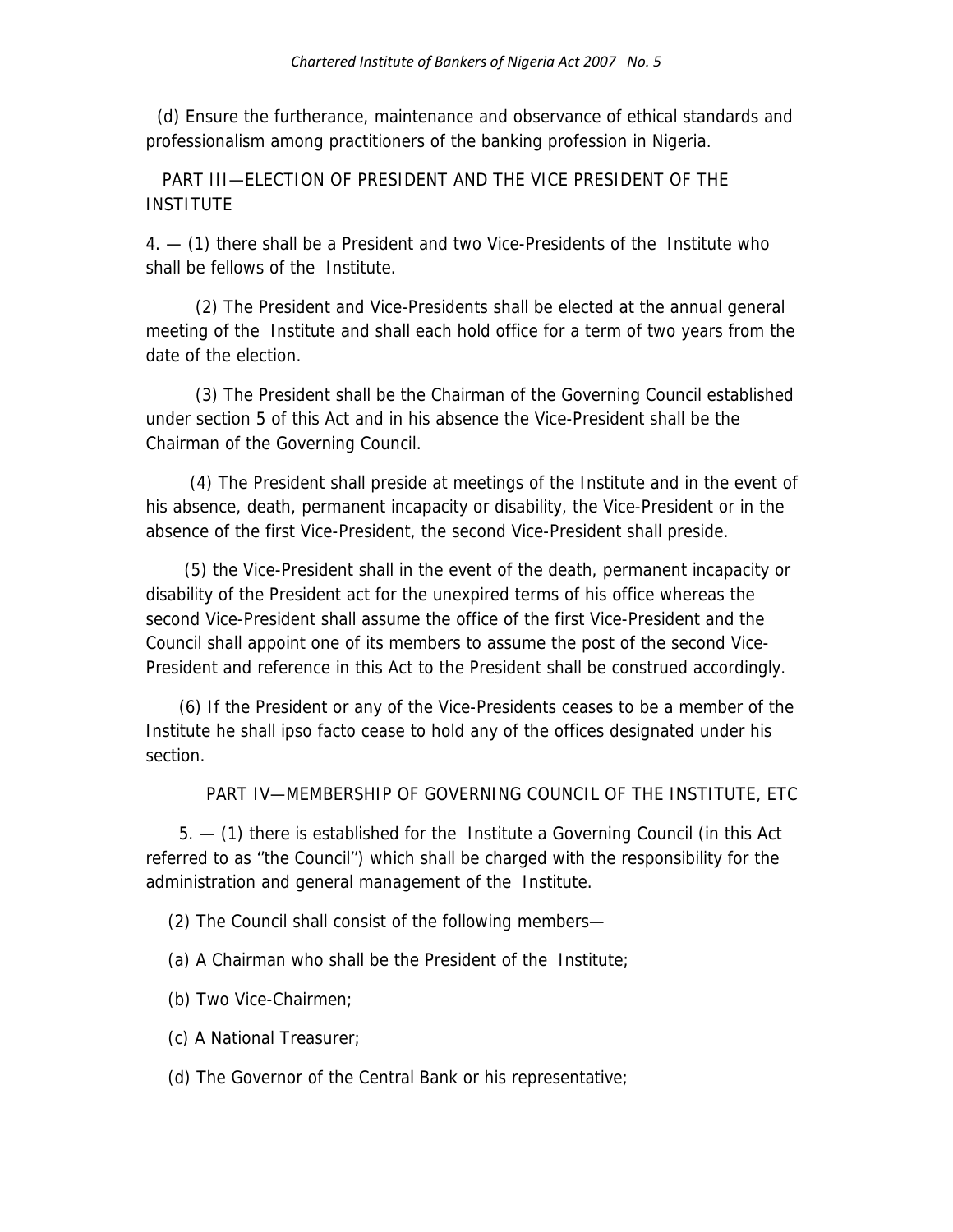(e) The Managing Director of the Nigeria Deposit Insurance Corporation or his representative;

 (f) Six Managing Directors/Chief Executive of Banks to be appointed by the Council;

(g) Six persons elected by the Institute;

(h) Two past Presidents of the Institute;

(i) A representative each of the following federal ministries—

(i) Finance;

(ii) Education; and

(iii) Mortgage/Micro Finance Banking Institutions (alternates)

 (j) A representative each of the National Universities Commission (NUC) and the National Board for Technical Education (NBTE);

 (k) a representative of branches in each zone of the Institute and such other zones as may be created by the Council from time to time; and

(l) The Registrar/Chief Executive who shall serve as the secretary.

 (3) The provisions of the first schedule of this Act shall have effect with respect to the qualifications and tenure of the office of members of the Council and the other matters mentioned therein.

PART V—POWER OF THE GOVERNING COUNCIL

 6. The Council shall have responsibility for policy and general administration of the Institute.

7. - (1) there shall be established for the Institute a fund which shall be managed and controlled by the Council.

 (2) There shall be paid into the fund established pursuant to subsection (1) of this section—

 (a) All fees, charges and moneys payable to the Institute in pursuance of this Act; and

 (b) Such other monies as may be received by the Institute in the course of its operation or in relation to the exercise of any of its functions under this Act.

 (c) Any other expenses incurred by the Council in the discharge of its functions under this Act.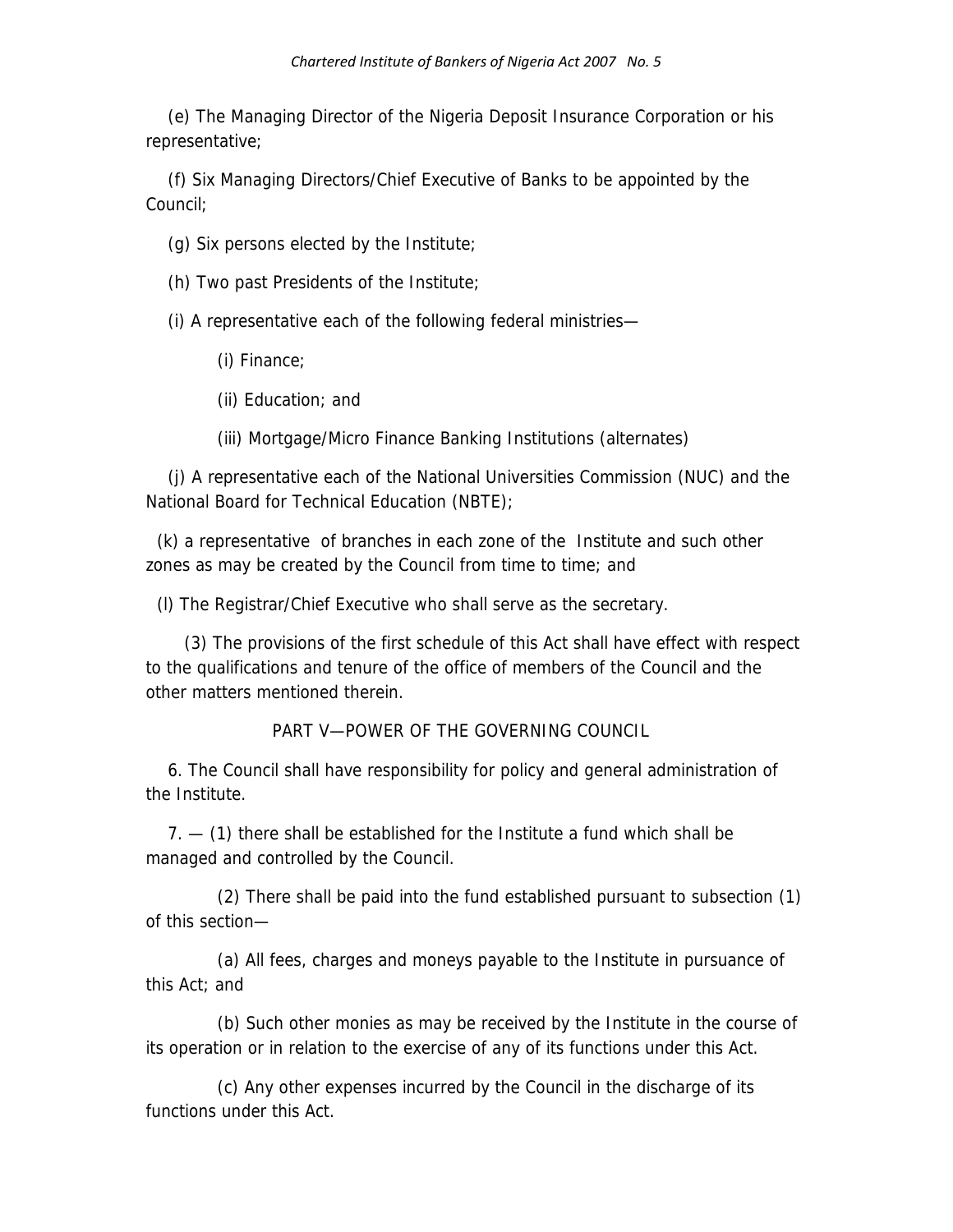(4) The Council may invest monies from the fund in any securities created or issued by or on behalf of the Federal Republic of Nigeria or in any other securities in Nigeria approved by the Council.

 (5) The Council may from time to time, borrow money for the purpose of the Institute and in any interest payable on monies so borrowed shall be paid out of the fund.

 (6) All the Corporate Members in Nigeria shall cause to be paid out of the fund, an annual subscription as may be agreed by the Council from time to time.

 (7) the Council shall on behalf of the Institute keep proper books of accounts in respect of each year and proper records in relation to those accounts and the Council shall cause the accounts to be audited by an external auditor and when audited, the accounts shall be submitted to the members of the Institute for approval at a General Meeting of the Institute.

PART VII—APPOINTMENT OF A REGISTRAR, ETC

 8.—(1) the Council shall appoint a fit and proper person to be the registrar for the purposes of this act, and such other persons as the Council may from time to time, deem necessary to assist the Registrar in the performance of his functions under this Act.

 (2) The Registrar shall in addition to other functions under this Act, be the secretary of the Council and shall keep minutes of the proceedings of all meetings of the Council.

 (3) The Registrar appointed under subsection (1) of this section shall be the Chief Executive of the Institute and shall report to the President/Chairman of Council of the Institute.

(4) There shall be for the purposes of this Act, two registers as

follows—

(a) The register of Members which shall consist of seven parts of

which—

(i) The first part shall be in respect of Ordinary members,

(ii) The second part shall be in respect of Student members,

(iii) The third part shall be in respect of Graduate members,

(iv) The fourth part shall be in respect of Associate members,

(v) The fifth part shall be in respect of Honorary Senior members,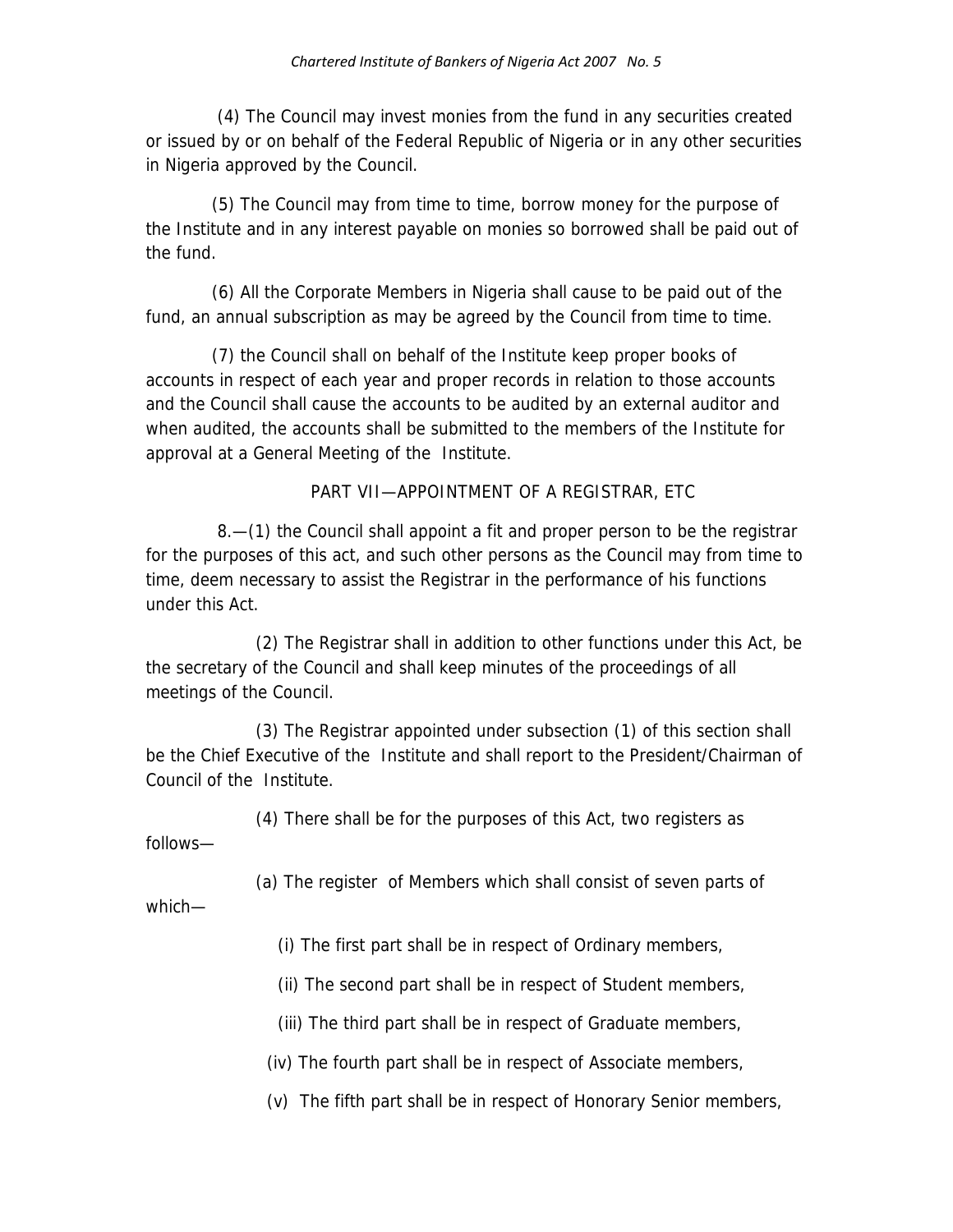(vi) The sixth part shall be in respect of Honorary Fellows; and

(vii) The seventh part shall be in respect of Fellows; and

(b) The register of Corporate Members.

 (5) Subject to the foregoing provisions of this section, the Council shall make rules with respect to the form and keeping of the register and making of entries therein, and in particular—

 (a) Regulate the making of applications for registration, as the case may be, and provide for the evidence to be produced in support of such applications;

 (b) Provide for the notification to the Registrar, by the person to whom any registered particulars relate, of any change in those particulars;

 (c) Authorise a registered person to have any qualification which is in relating to the relevant division of the profession, either an approved qualification or accepted qualification for the purpose of this Act, entered in relation to his name in addition or to as he may elect, in substitution to any other qualification so registered; and

 (d) Specify the fees, including any annual subscription, to be paid to the Institute in respect of the entry of names on the register, and authorize the registrar to refuse to enter a name on the register until any fee specified for the entry has been paid provided that the rules made for the purpose of this subsection shall not come into force until they are confirmed at a meeting of the Institute.

(6) The Registrar shall—

 (a) To correct any entry in the register in accordance with the Council's direction.

 (b) To make, from time to time, any necessary alteration in respect of the particulars of registered members as may be directed by the Council;

(c) To remove from the register the name of a deceased member; and

 (d) to record the names of members of the Institute who are in default for more than one year in the payment of annual subscriptions, and to take such action in relation thereto (including removal of the names of defaulters from the register) as the Council may direct or require any person whose name is removed from the register for being in default of payment of subscriptions and re-registration fees as may be approved by the Council from time to time.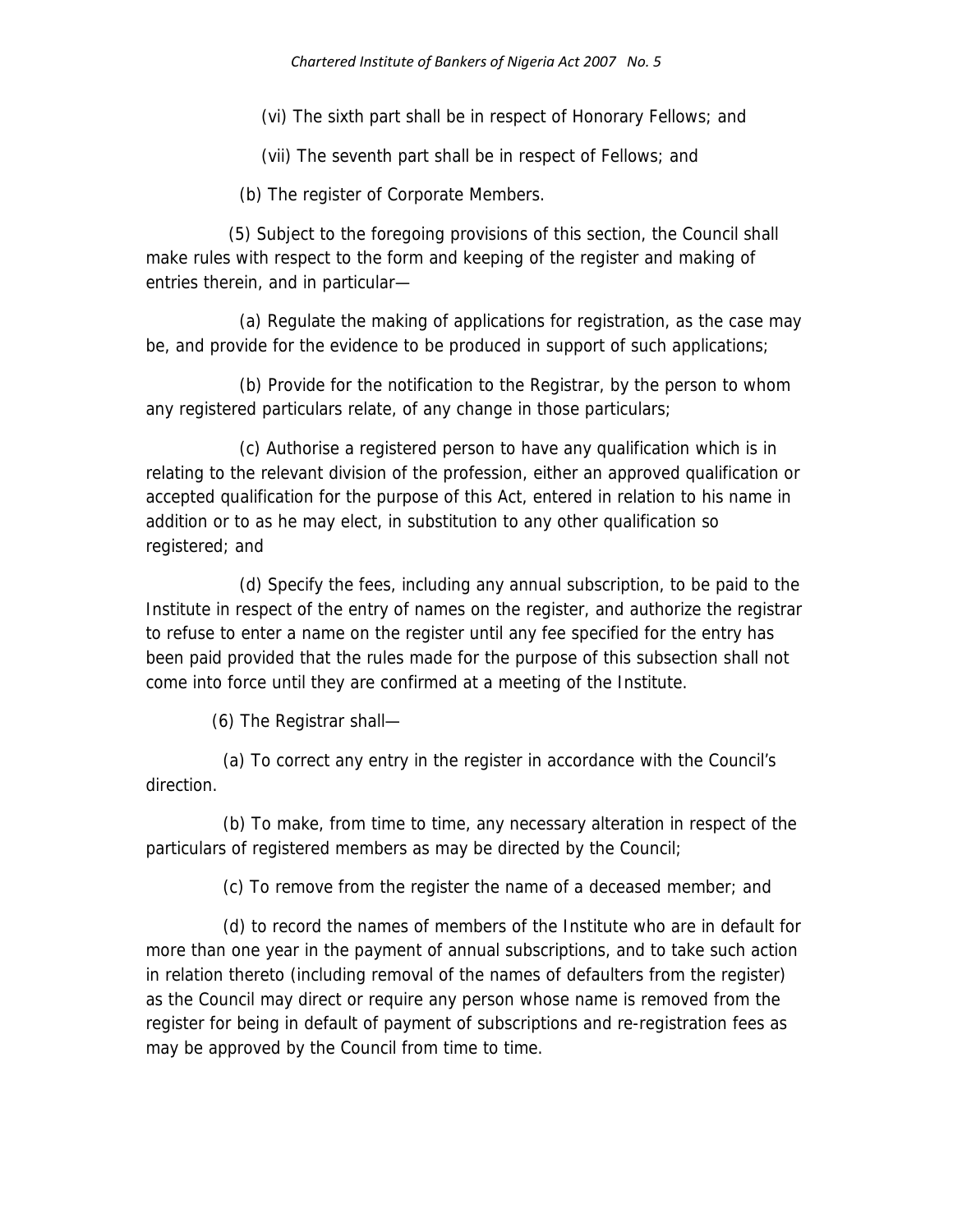(7) If the Registrar—

 (a) sends by post to any registered person a letter addressed and delivered to him at his address usually on the register enquiring whether the registered particulars relating to him are correct and receives no reply to the letter within the period of six months from the date of posting it, and

 (b) upon the expiration of that period, sends in the like manner to the person in question a second similar letter and receives no reply to that letter within three months from the date of posting it, the registrar may include the name of the person in the list of special cases under this subsection for the Council's consideration and may if directed by the Council remove the particulars relating to the person in question from the register.

 Provided that, the Council may direct the Registrar to restore to the appropriate part of the register any particulars removed there pursuant to this subsection.

9.—(1) the Registrar shall—

 (a) Cause the register to be printed, published and put on sale to members of the public not later than two years from the commencement of this Act.

 (b) thereafter in each year, to cause to be printed, published and put on sale as aforesaid, either a corrected edition of the register or list of corrections made to the register, since it was last printed;

 (c) Cause a print of each edition of the register and of each list of corrections to be deposited at the principal office of the Institute; and

 (d) Keep the register and lists so deposited and to make the register and such lists available to members of the public at all reasonable times for inspection.

 (2) a document purporting to be a print of an edition of a register published under this section by the registrar or document s purporting to be prints of an edition of a registrar so published and of the list of corrections to that edition so published and of the list of corrections to that edition so published, shall (without prejudice to any other mode of proof) be admissible in any proceeding as evidence that any person specified in the document or the documents read together , as being registered, was so registered at the date of the edition or of the list of corrections as the case may be, and that any person not so specified was not so registered.

 (3) where in accordance with subsection (2) of this section, a person is, in any proceeding, shown to have been registered at a particular date, he shall, unless the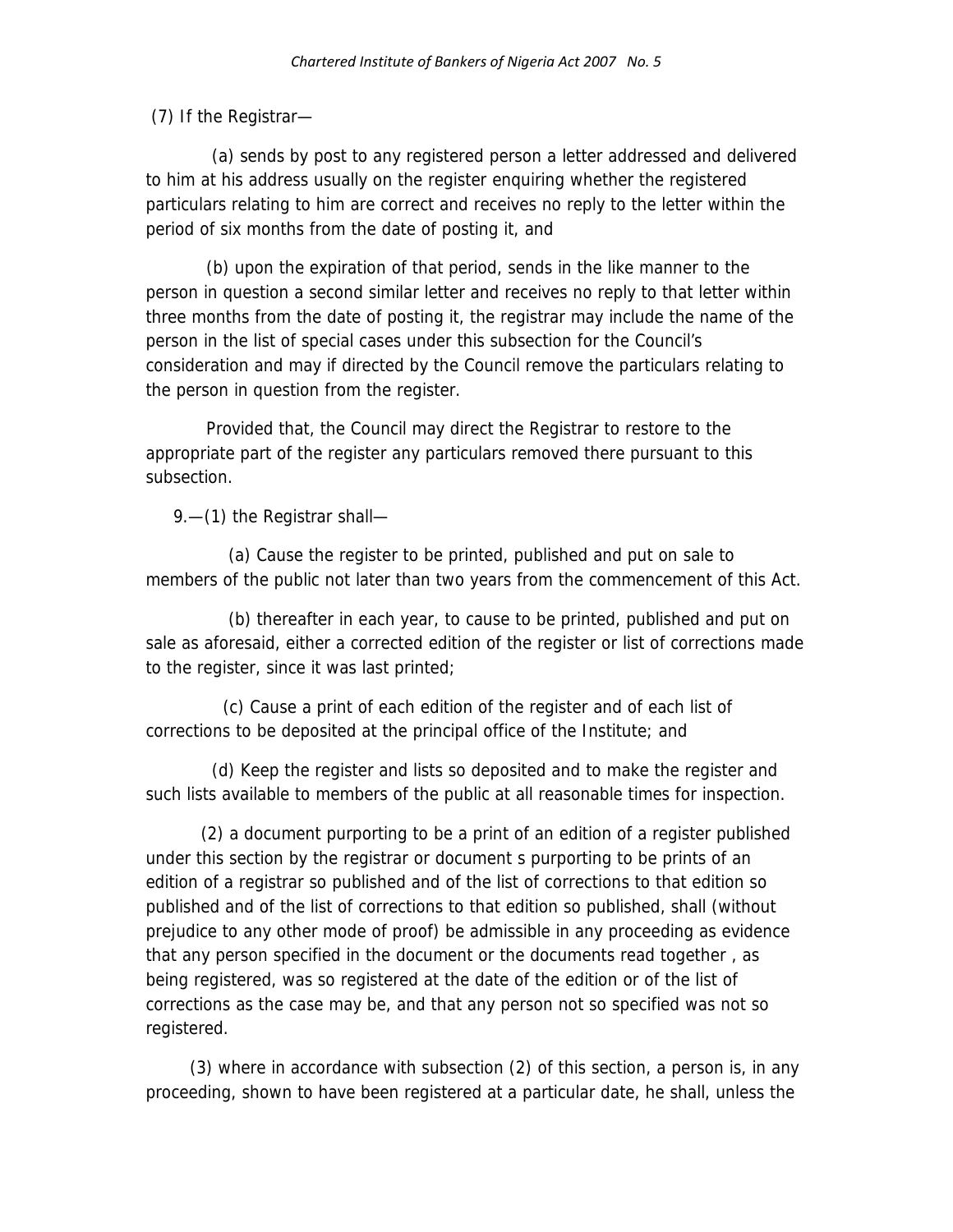contrary is proved, be taken for the purpose of those proceedings as having at all material times thereafter continued to be or not to be so registered.

#### PART VIII—REGISTRATION OF MEMBERS

 10—(1) an individual, other than one whose membership has been suspended by a directive of the disciplinary tribunal shall be entitled to be registered as a member in the following categories—

 (a) Ordinary Member, where the person does not satisfy the conditions for registration as a Student Member, Graduate, Associate, Honorary Senior member, Honorary Fellow or Fellow specified in paragraphs (b)-(g) of this section.

(b) Student Member, where the person—

 (i) works in a financial institution and has a degree or equivalent qualification or the minimum qualification prescribed by the Council, or

 (ii) does not work in a financial institution, but has the basic qualifications approved by the Council from, time to time, for registration as a student; or

 (iii) satisfies any other condition which the Council may from, time to time approve.

(c) Graduate member where the person—

 (i) Has the associateship examination specified by Council but has not had the period of on-the-job practical experience prescribed by the Council,

 (ii) Not being a member of the Institute at the time of application for membership, has passed the qualifying examinations of an Institute of bankers in any other country accepted by the Council, or

 (iii) Has not been elected a fellow or an associate by recognized foreign Institute of Bankers;

(d) Associate Member where the person—

(i) Has passed the associateship examination specified by the Council;

 (ii) Not being a member of the Institute at the time of application for membership, has passed the qualifying examinations of an Institute of Bankers in any other country acceptable to the Council; or

 (iii) Has had a period of on-the-job practical experience not less than the minimum period prescribed by the Council for the category of membership sought; or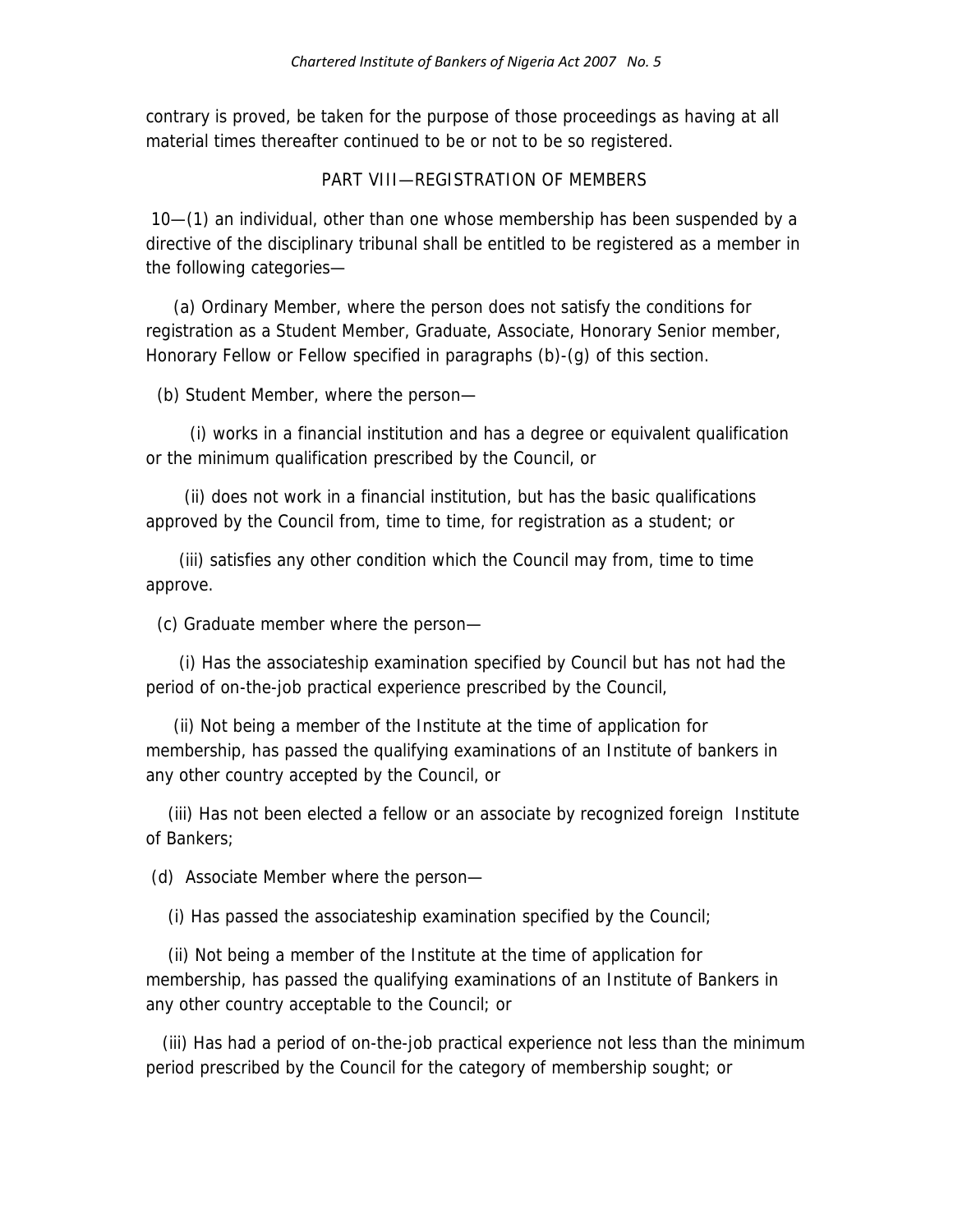(iv) Has been elected by any recognized foreign Institute to that category of membership;

(e) Honorary Senior Member, where the person—

 (i) Does not satisfy the condition for registration as an Associate or Fellow specified in paragraphs (d) and (g) of this subsection, but has obtained the academic qualifications prescribed by the Council for honorary senior membership; and

 (ii) occupies a senior management position in a bank, any other financial institution or tertiary educational institution;

(f) Honorary Fellow, where the person—

 (i) Has contributed immensely to the growth of the banking and finance industry and the Institute; or

(ii) Is considered by the Board of Fellows and the Council as a fit and proper person to be awarded the honorary fellowship of the Institute;

(g) Fellow, where the person—

 (i) satisfies the Council that he is a fit and proper person to be so registered and has for a number of years (to be specified by the Council) been an Associate Member, and

(ii) Satisfies all other criteria as may be specified by the Council from time to time.

(2) An applicant for registration shall in addition to evidence of qualification, satisfy the Council that—

(a) He is of good character; and

 (b) He has not been convicted in Nigeria or elsewhere of an offence involving fraud or dishonesty.

(3) A banking institution shall be entitled to be registered as a corporate member where it has been—

(a) Licensed to carry out the business of banking in Nigeria; and

 (b) Satisfied any other condition which the Council may from time to time approve.

 (4) The Council shall, from time to time, publish in the Institute's journal, particulars of qualifications for the time being accepted as aforesaid.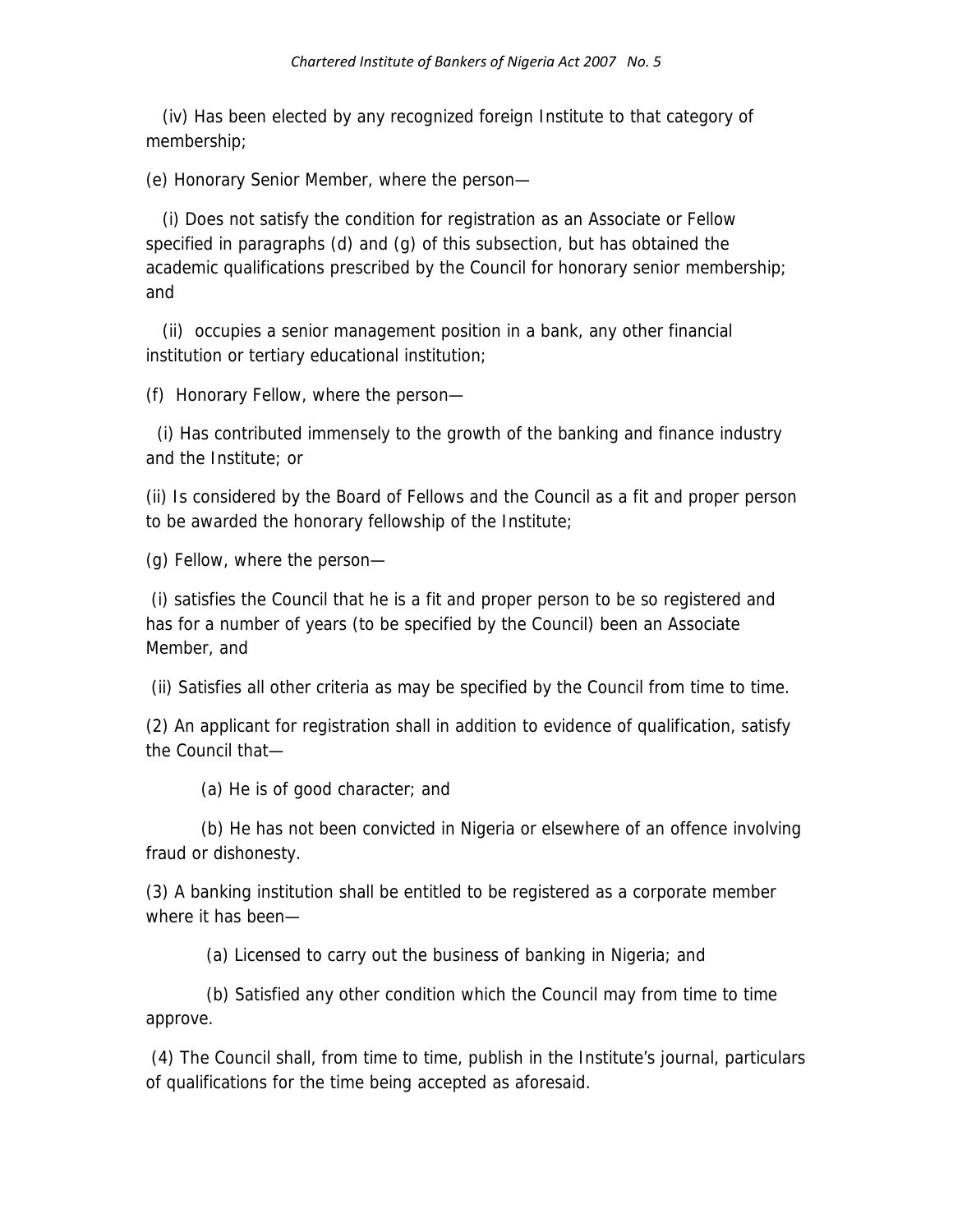11—(1) The Council may approve any qualification for the purposes of this Act and may for those purposes approve—

 (a) any course of training at any approved institution which is intended for persons seeking to become members of the banking profession and which the Council considers is designed to confer on persons completing it, sufficient knowledge and skill for registration with the Institute; and

 (b) any qualification which as a result of an examination taken in conjunction with a course of training approved by the Council under this section, is granted to candidates having reached a standard at the examination, indicating in the opinion of the Council that the candidates have sufficient knowledge and skill to be registered with the Institute.

 (2) The Council may, if it thinks fit, withdraw any approval given under this section in respect of any course, qualification or institution but before withdrawing such an approval the Council shall—

 (a) give notice that it proposes to do so to persons in Nigeria appearing to the Council to be a person by whom the course is conducted or the qualification is granted or the institution is controlled, as the case may be;

 (b) Afford such a person an opportunity of making to the Council representations with regard to the proposal; and

 (c) Take into consideration any representations made in respect of the proposal in pursuance of paragraph (b) of this subsection.

(3) A course, qualification or institution shall not be treated as approved during any period the approval is withdrawn under subsection (2) of this section.

(4) Notwithstanding the provisions of subsection (3) of this section, the withdrawal of an approval under subsection (2) of this section shall not prejudice the registration or eligibility for registration, of any person who by virtue of the approval was registered or was eligible for registration (either unconditionally or subject to his obtaining a certificate or experience), immediately before the approval was withdrawn.

(5) The giving or withdrawal of an approval under this section, shall have effect from such date, whether before or after the execution of the instrument signifying the giving or withdrawal of the approval, as the Council may specify in the instrument and the Council shall—

(a) As soon as may be possible, publish a copy of every such instrument; and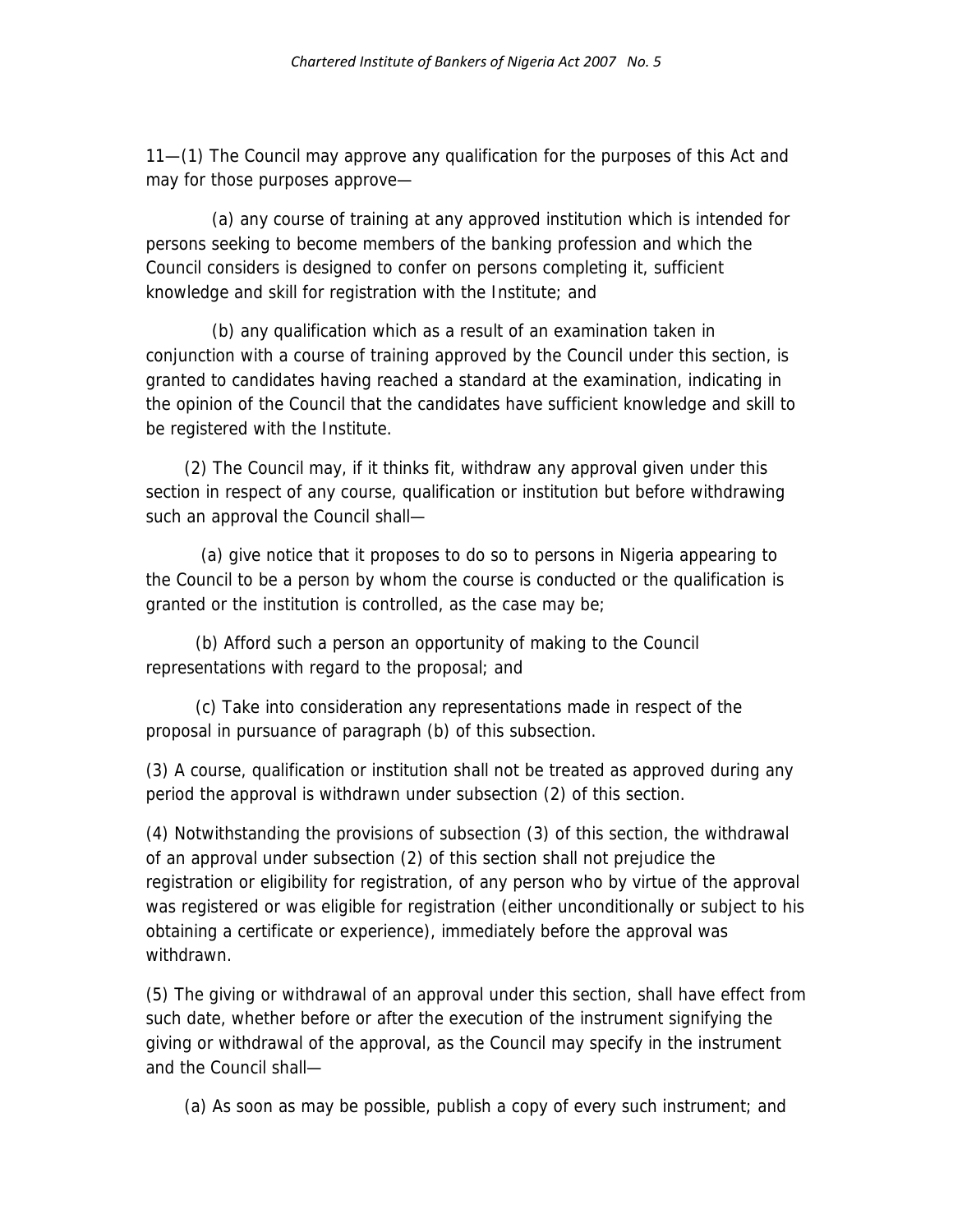(b) Not later than seven days before its publication, as aforesaid, send a copy of the instrument to the institution affected.

12—(1) It shall be the duty of the Council to keep itself informed of the nature of—

 (a) The instruction given at approved institutions to persons attending approved course of training; and

 (b) the examinations as a result of which approved qualifications are granted, and for the purposes of performing that duty, the Council may appoint, either from among its members or otherwise, persons to visit approved institutions or to observe such examinations.

 (2) It shall be the duty of a person appointed under subsection (1) of this section to report to the Council on—

 (a) The adequacy of the instructions given to persons attending approved courses of training at institutions visited by him;

(b) The adequacy of the examinations attended by him; and

 (c) any other matters relating to the institutions or examinations on which the Council may, either generally or in a particular case, request him to report, but no such person shall interfere with the giving of any instruction or the holding of any examination.

 (3) On receiving a report made in pursuance of this section, the Council may, if it thinks fit, and shall, if so required by the institution send a copy of the report to the person appearing to the Council to be in charge of the institution or responsible for the examination to which the report relates, requesting that person to make an observation on the report to the Council within such period as may be specified in the request, not being less than one month beginning with the date of the request.

## PART IX—PROFESSIONAL DISCIPLINE

13— (1) There shall be constituted a body to be known as the Chartered Institute of Bankers of Nigeria Investigating Panel (in this Act referred to as "the Investigating Panel") which shall be charged with the duty to—

 (a) conduct a preliminary investigation into any case where it is alleged that a member of the Institute has violated the provisions of the Institute's Code of Conduct or shall for any other reason be the subject of proceedings before the Disciplinary Tribunal;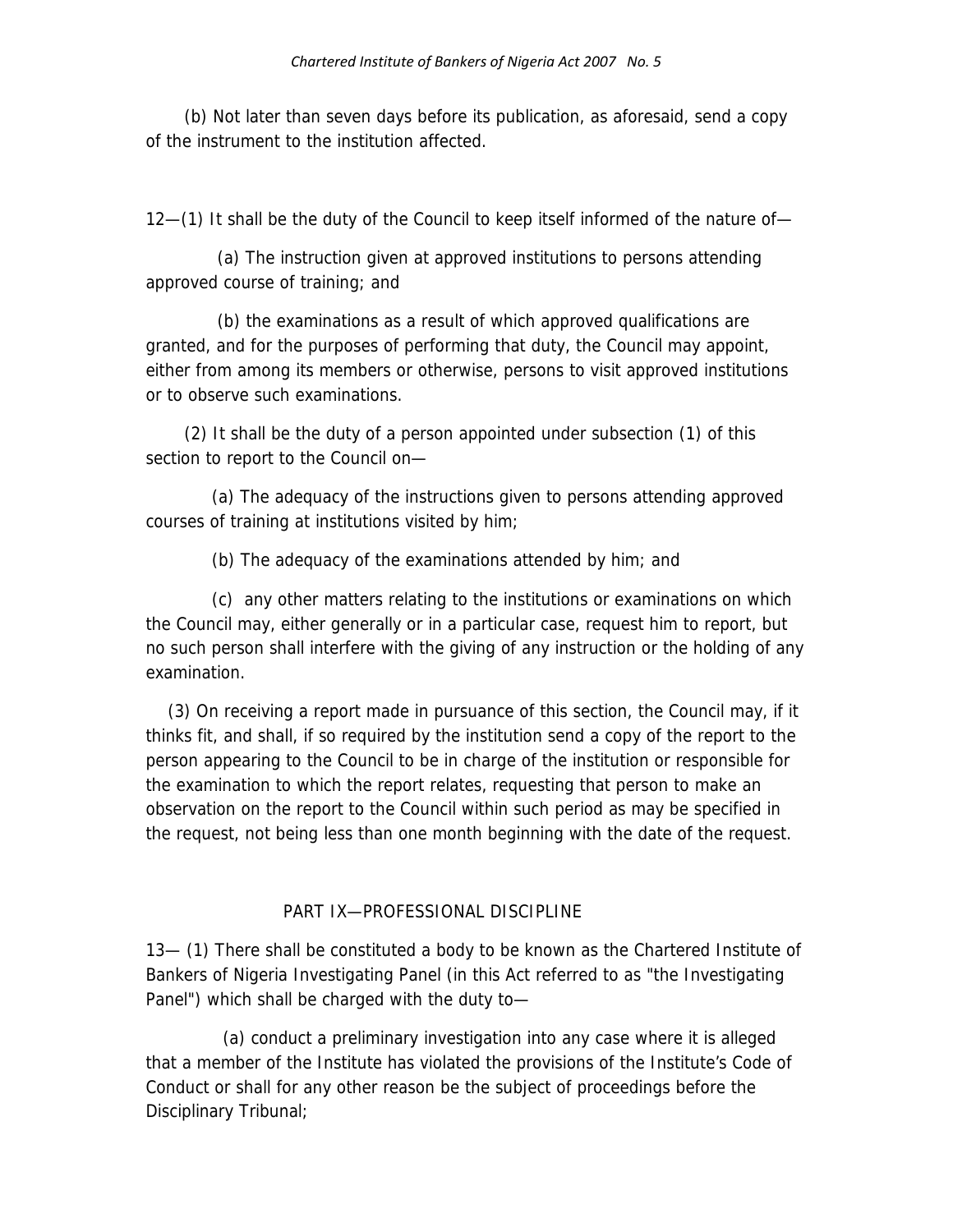(b) Decide whether the case should be referred to the Disciplinary Tribunal or not.

 (2) Notwithstanding the provisions of subsection (1) of this section, the Central Bank of Nigeria and the Nigeria Deposit Insurance Corporation shall not be subject to the activities of the Investigation Panel.

 (3) The Investigating Panel shall be appointed by the Council and shall consist of five members as follows—

 (a) Two members of the Council, one of whom shall be Chairman of the Panel; and

(b) Three members of the Institute who are not members of the Council.

 (4) The tenure of any member of the Investigating Panel shall be two years renewable for a further period of two years.

 (5) The Council may make rules not inconsistent with this Act as regard acts which constitute professional misconduct.

 (6) The Investigating Panel shall act independently in the receiving and investigation of allegations under paragraph (a) of subsection (1) of this section and shall have power to receive complaints directly from any individual or organization.

 (7) There shall be established a Tribunal to be known as the Chartered Institute of Bankers of Nigeria Disciplinary Tribunal (in this Act referred to as "the Disciplinary Tribunal") which shall be charged with the duty of considering and determining any case referred to it by the Investigating Panel constituted under subsection (1) of this section.

 (8) The Disciplinary Tribunal shall be appointed by the Council and shall consist of the second Vice-President of the Institute who shall be the Chairman, three other members of the Council and three members of the Institute who are not members of the Council.

 (9) The provisions of the Second Schedule to this Act shall, so far as applicable to the Investigating Panel and Disciplinary Tribunal respectively, has effect with respect to those bodies.

14— (1) Where—

 (a) A person is adjudged by the Disciplinary Tribunal to be guilty of unprofessional conduct in any professional respect; or

 (b) a person is convicted, by any court or tribunal in Nigeria or elsewhere having power to award imprisonment for an offence (whether or not punishable with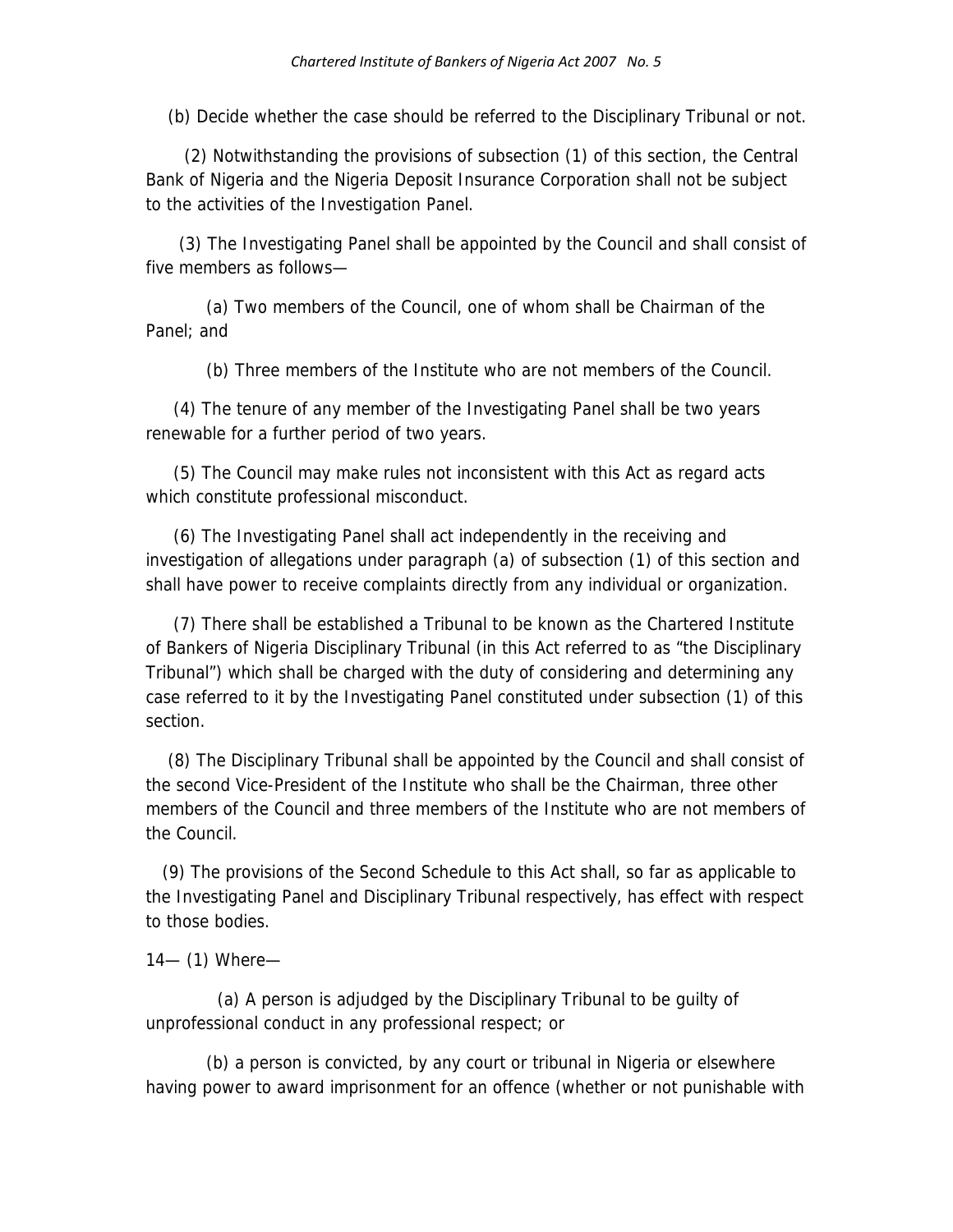imprisonment) which in the opinion of the Disciplinary Tribunal is incompatible with the conduct required of a member of the banking profession; or

 (c) the Disciplinary Tribunal is satisfied that the name of the person has been fraudulently registered, the Tribunal shall, after receiving the confirmation of its decision from the Council ,convey a direction to the person concerned reprimanding that person or ordering the Registrar to strike his name off the relevant part of the register.

 (2) A person who commits an offence and is found guilty by the decision of the Disciplinary Tribunal shall be liable to the maximum sanction of having his name struck out from the register of members.

 (3) The Disciplinary Tribunal may, if it thinks fit, defer or further defer its decision as to the giving of a direction under subsection (1) of this section until a subsequent meeting of the Disciplinary Tribunal, but—

 (a) No decision shall be deferred under this subsection for periods exceeding three months from the conclusion of proceedings in the case; and

 (b) No person shall be a member of the Disciplinary Tribunal for the purposes of reaching a decision which has been deferred or further deferred, unless he was present as a member of the Disciplinary Tribunal when the decision was deferred.

 (4) For the purposes of paragraph (b) of subsection (1) of this section, a person shall not be treated as guilty as therein mentioned, unless the guilt stands at a time when no appeal or further appeal is pending or may (without extension of time) be brought in connection with the direction.

 (5) When the Disciplinary Tribunal gives a direction under subsection (1) of this section, the Disciplinary Tribunal shall cause notice of the direction to be served on the person to whom it relates.

 (6) The person to whom such a direction relates may, at any time within twentyeight days from the date of service on him of the notice of the direction, appeal against the direction to the Federal High Court and where necessary to the Court of Appeal and the Disciplinary Tribunal shall appear as respondent to the appeal and, for the purpose of enabling directions to be given as to the costs of the appeal and of proceedings before the Federal High Court or Court of Appeal the Disciplinary Tribunal shall be deemed to be a party thereto whether or not it appears at the hearing of the appeal.

 (7) A direction of the Tribunal given under subsection (1) of this section, shall take effect where-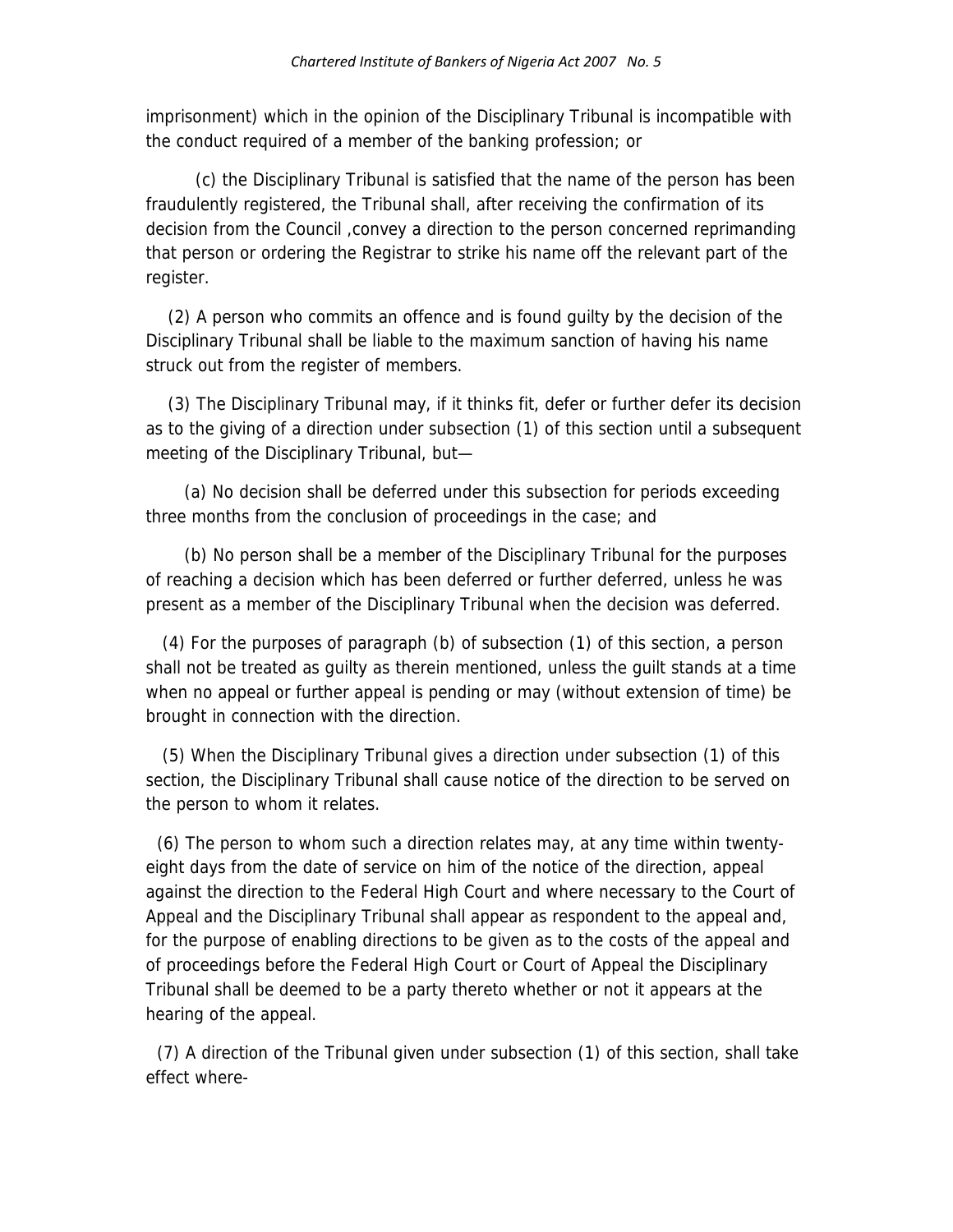(a) No appeal under this section is brought against the direction, within the time limited for such an appeal, or on the expiration of that time;

 (b) Such an appeal is brought and is withdrawn or struck out for want of prosecution, on the withdrawal or striking out of the appeal;

 (c) Such an appeal is brought and is not withdrawn or struck out as aforesaid, if and when the appeal is dismissed and shall not take effect except in accordance with the foregoing provisions of this subsection.

 (8) A person whose name is struck off the register in pursuance of a direction of the Disciplinary Tribunal under this section, shall not be entitled to be registered again, except, in pursuance of a direction in that behalf; and a direction under this section for the striking off of a person's name from the register prohibits him from making an application for membership or restoration of his membership until after the period specified by the direction that his name should remain struck off, and if he makes an application during the currency of the prohibition such an application shall be invalid.

### PART X—APPLICATION OF THIS ACT TO UNREGISTERED PERSONS

15. A person who is not a member of the Nigerian Institute of Bankers established before the commencement of this Act who but for this Act is qualified to apply for and obtain membership of the Institute may apply for membership of the Chartered Institute of Bankers of Nigeria established by this Act, in such manner as may be prescribed by rules made by the Council and shall be registered in the category of membership appropriate in the current period for holders of the qualification he possesses.

16. A person other than a corporate member shall be deemed to practice as a member of the banking profession if, in consideration of remuneration received or to be received and whether by himself or in partnership with any other person—

 (a) He engages himself in the practice of banking or holds himself out to the public as a member of the banking profession; or

 (b) He renders professional service or assistance in or about matters or principle or detail relating to banking procedure; or

 (c) He renders any other service which may be by regulations made by the Council, be designated as service constituting practice as a member of the banking profession.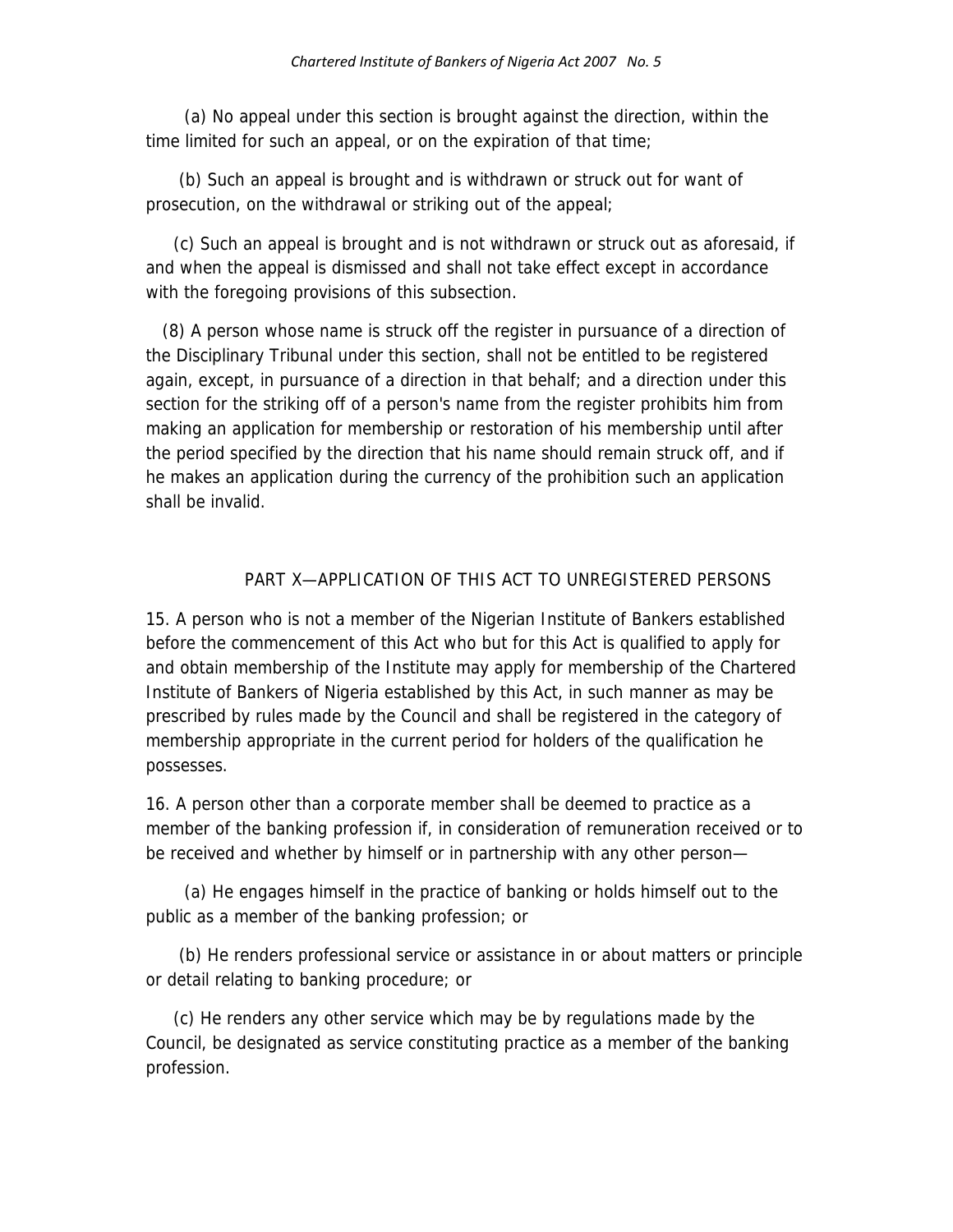PART XI—RULES AS TO PRACTICE, ETC, AND PROVISIONS OF LIBRARY FACILITIES

17—(1) The Council may make rules to guide training in banking methods and practice.

(2) The Council may also make rules—

 (a) prescribing the amount and due date for payment of the annual subscription and for such purposes, different amounts may be prescribed by the rules according to whether the person is registered as an Ordinary Member, Student Member, Graduate Member, Associate Member, Honorary Fellow or Fellow; and

 (b) Restricting the right to membership of the Institute in default of payment of the amount of the annual subscription where the default continues for more than one year or such period as may be prescribed by the rules.

 (3) Rules when made under this section shall be published in the Institute's Journal.

 (4) Any member of the Institute who fails to pay the annual subscription for one year or such period as may be prescribed by the Council may have his name removed from the register of members.

18. The Institute shall-

 (a) provide and maintain a library comprising books and publications for the advancement of knowledge of banking, and such other books and publications as the Council may think necessary for that purpose; and

 (b) Encourage research into banking theory and practice and allied subjects to the extent that the Council may, from time to time consider necessary.

## PART XII—OFFENCES, ETC.

19—(1) a person for the purpose of procuring the registration of any name, qualification or other matter who—

 (a) Makes a statement which he believes to be false in a material particular; or

 (b) Recklessly makes a statement which is false in a material particular is guilty of an offence.

 (2) If, on or after the relevant date, any person who is not a member of the Institute practices or holds himself out to practice as a banker for or in expectation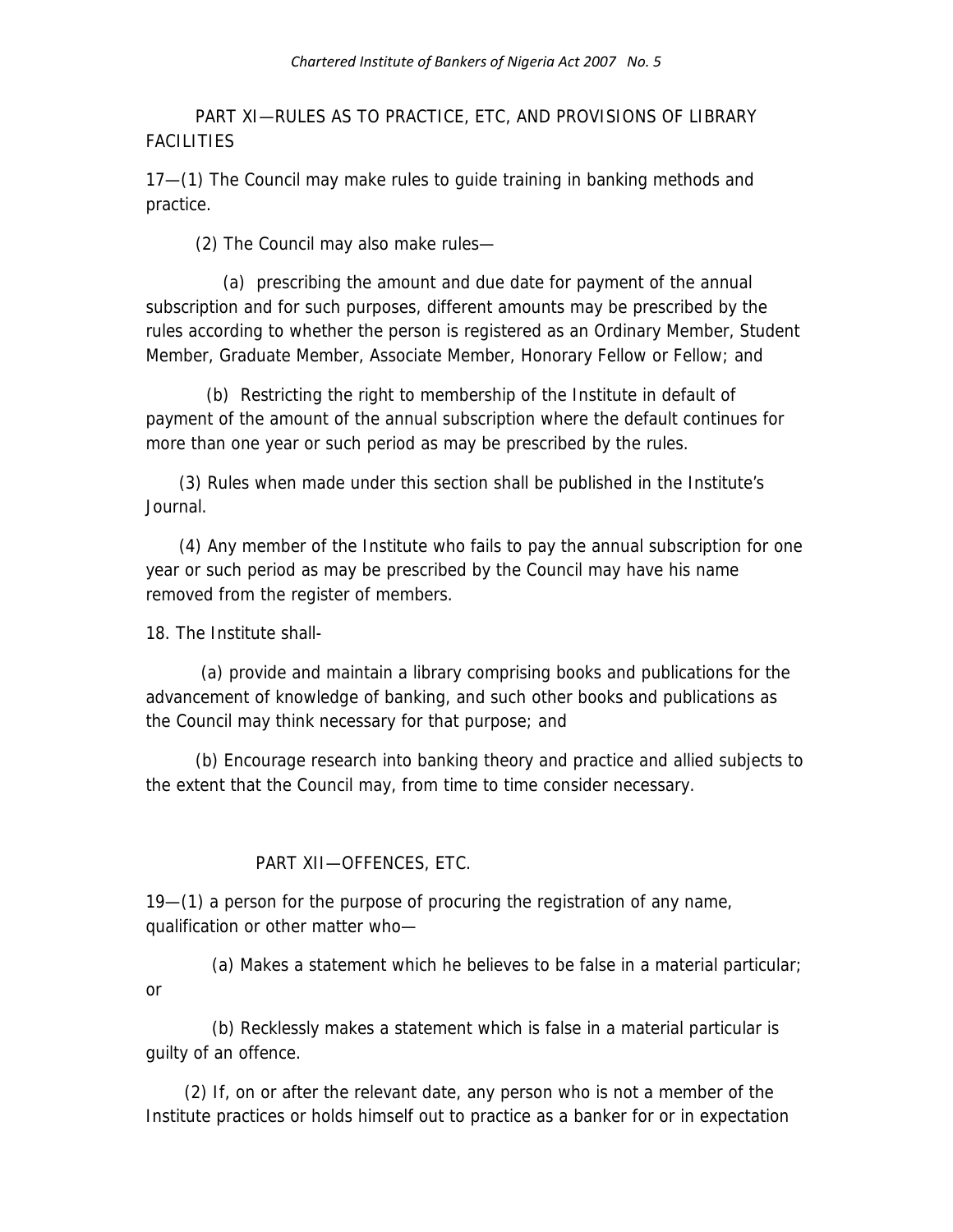of reward or takes or uses any name, title, addition or description implying that he is in practice as a banker, he shall be guilty of an offence: Provided that, in the case of a person falling within section 15 of this Act-

 (a) this subsection shall not apply in respect of anything done by him during the period of three months mentioned in that section; and

 (b) if within that period he duly applies for membership of the Institute then, unless within that period he is notified that his application has not been approved, this subsection shall not apply in respect of anything done by him between the end of that period and the date on which he is enrolled or registered or is notified as aforesaid.

 (3)The Registrar or any other person employed by or on behalf of the Institute who wilfully makes any falsification in any matter relating to the register, he shall be guilty of an offence.

 (4) Where an offence under this section which has been committed by a body corporate is proved to have been committed with the consent or connivance of or to be attributable to any neglect on the part of any director, manager, secretary or other similar officer of the body corporate or any person purporting to act in any such capacity, he, as well as the body corporate, shall be deemed to have committed the offence and is liable on conviction by a court of competent jurisdiction in the case of an individual to the punishment prescribed in subsection (4) of this section and in the case of a body corporate, to a fine of not less than N200,000.

 (5) A person who shall be guilty of an offence under this section is liable on conviction to imprisonment for a term not exceeding two years or to a fine not less than N20,000 or to both imprisonment and fine.

20—(1) any regulations, made pursuant to this Act shall be published in the Institute's Journal.

 (2) Rules made for the purposes of this Act shall be subject to confirmation by the Council at its next general meeting or any special meeting of the Institute convened for that purpose, and if annulled, shall cease to have effect on the day after the date of annulment, but without prejudice to anything done in pursuance or intended pursuance of any such rules.

21—(1) The Chartered Institute of Bankers of Nigeria Act is hereby repealed and the rights, interests, obligations and liabilities of the Institute existing under the Act under any contract or instrument, or in law or in equity apart from any contract or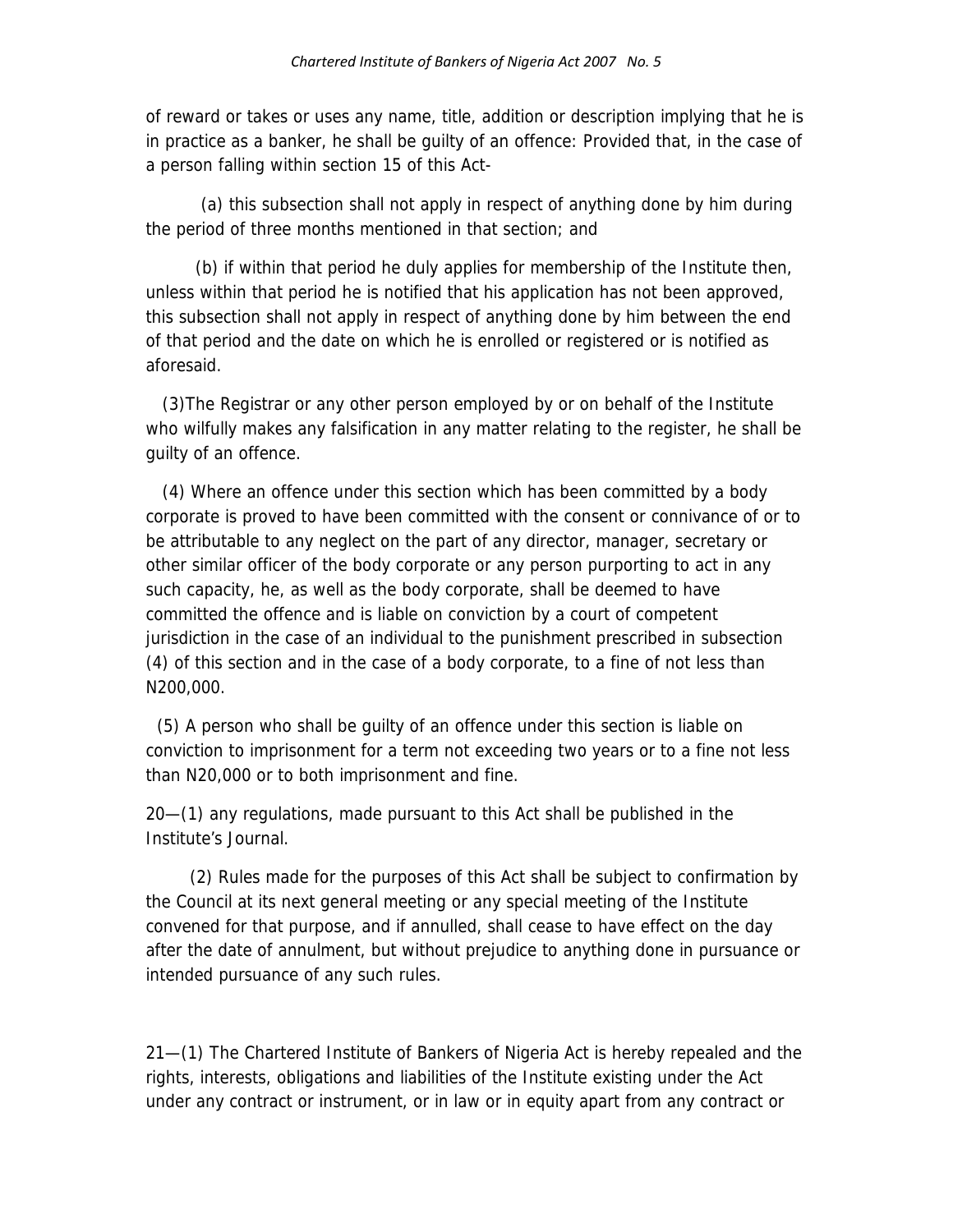instrument, shall by virtue of this Act be assigned to and vested in the Institute established by this Act.

 (2) Any such contract or instrument as is mentioned in subsection (1) of this section shall be of the same force and effect against or in favour of the Institute and shall be enforceable fully and effectively.

22— (1) In this Act—

"Bank" means a bank licensed in Nigeria under Banks and Other Financial Institutions Act 1991, as amended;

"Chartered Banker" means a person who has passed the professional examinations and has been elected an Associate or Fellow of the Chartered Institute of Bankers of Nigeria;

"Corporate Member" means the Central Bank of Nigeria, Nigeria Deposit Insurance Corporation, Banks, Development Banks and Discount Houses, Mortgage Banks and Micro-Finance Banks in Nigeria;

"Council" means the Council established as the governing body of the Institute under section 5 (1) of this Act;

"Disciplinary Tribunal" means the Chartered Institute of Bankers of Nigeria Disciplinary Tribunal established under section 13 of this Act;

"Fees" includes annual subscription;

"Fit Person" means a person of good character, who is not an undercharged bankrupt and has not been convicted in Nigeria or elsewhere of any offence involving fraud or dishonesty or has not been so convicted since a period to be specified from time to time by the Council;

"Institute" means the Chartered Institute of Bankers of Nigeria established under section 1 of this Act;

"Investigating Panel" means the Chartered Institute of Bankers Investigating Panel established under section 13(7) of this Act;

"Member of the Banking Profession" means a person registered by the registered by the Institute as a member in the category of an Ordinary Member, Student Member, Graduate Member, Associate Member, Honorary Senior Member, Honorary Fellow and Fellow;

"President", "Vice-President" and "National Treasurer" mean the Office holders under those names in the Institute respectively;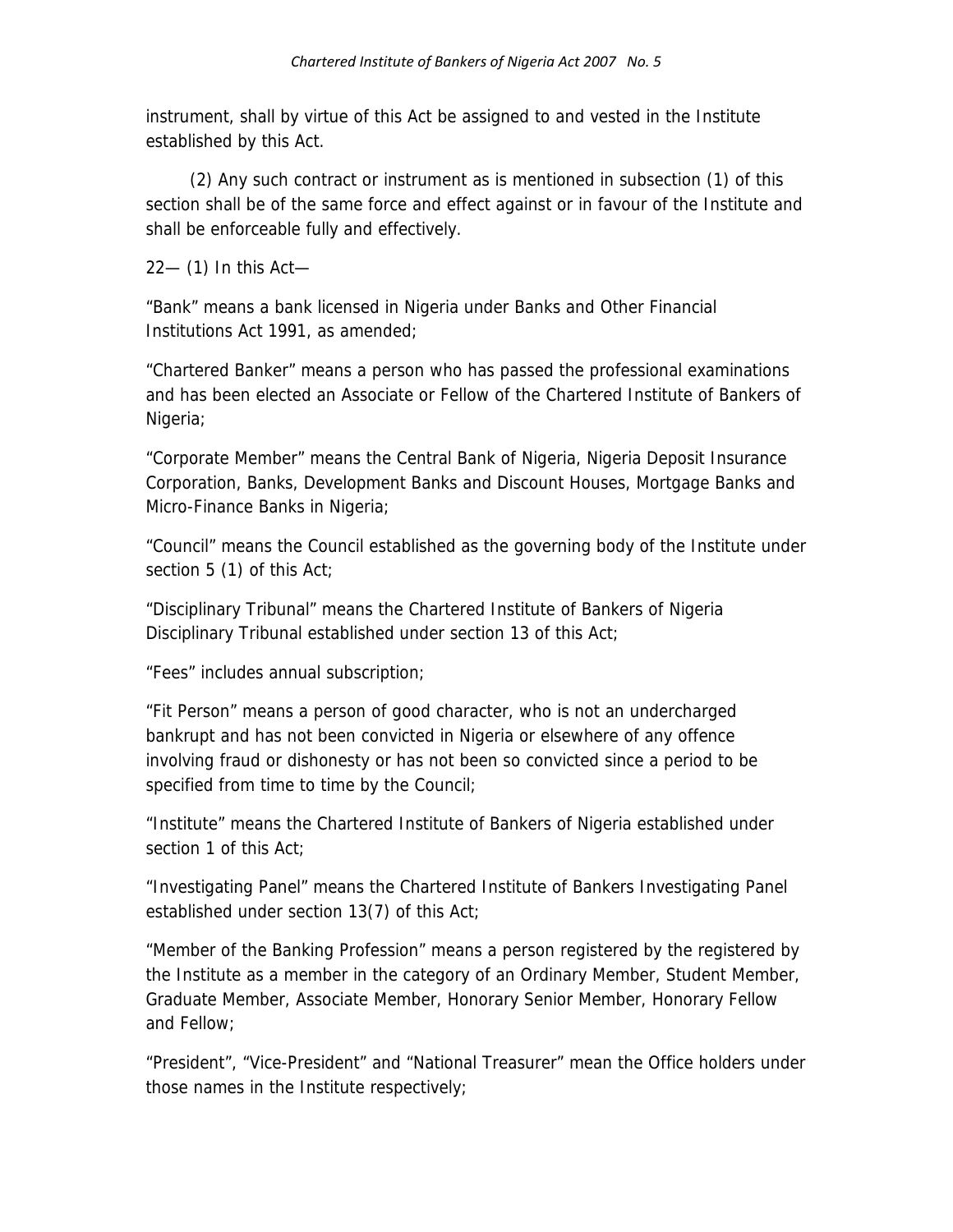"Profession" means the banking profession;

"Register" means the register kept in pursuance of section 8 (4) of this Act.

23. This Act may be cited as the Chartered Institute of Bankers of Nigeria Act, 2007.

#### **SCHEDULES**

#### FIRST SCHEDULE

[Section 5 (3)]

#### SUPPLEMENTARY PROVISIONS RELATION TO THE COUNCIL

### **QUALIFICATIONS AND TENURE OF OFFICE OF MEMBERS OF THE COUNCIL**

 1.—(1) Subject to the provisions of this paragraph, a member of the Council shall hold Office for a period of two years beginning with the date of his appointment or election.

 (2) A member of the Institute who ceases to be a member thereof shall, if he is also a member of the Council cease to hold Office in the Council.

 (3) Any member of the Council may, by notice in writing under his hand addressed to the President, resign his Office.

 (4) A person who retires from or otherwise ceases to be an elected member of the Council shall be eligible again to become a member of the Council, and any appointed member may be re-appointed.

 (5) Members of the Council shall at its meeting next before the general meeting of the Institute, arrange for the four elected members of the Council who are longest in Office to retire at that general meeting.

 (6) Elections to the Council shall be held in such manner as may be prescribed by rules made by the Council and until so prescribed they shall be decided by secret ballot.

(7) If for any reason there is vacation of Office by a member and—

(a) such member was appointed by the Council or any other body, the Council or that other body may appoint another fit person from the area in respect of which the vacancy occurs; or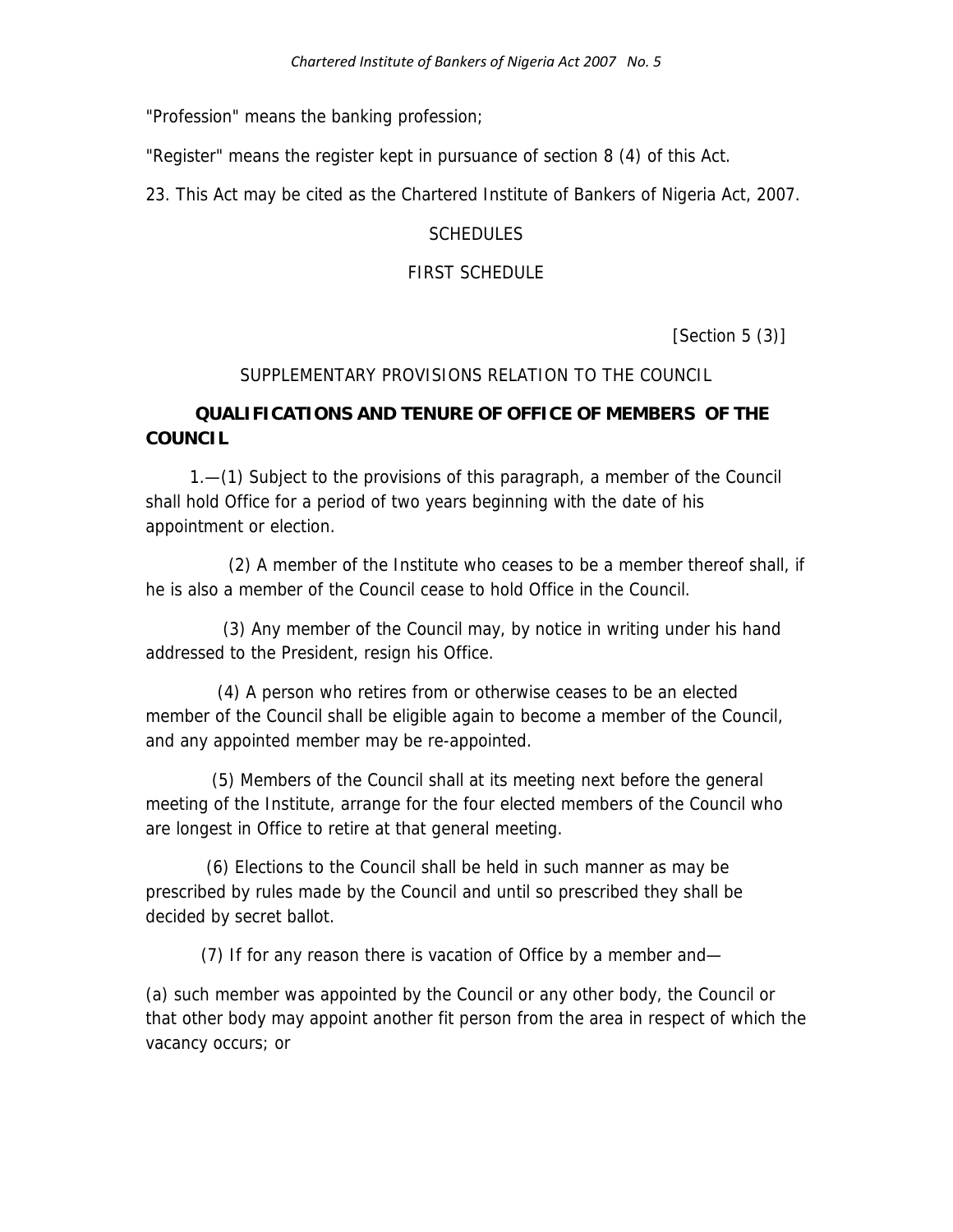(b) Such member was elected, the Council may, if the time between the unexpired term of Office and the next general meeting of the Institute appears to warrant the filling of the vacancy, co-opt some fit person for such time as aforesaid.

### **POWER OF THE COUNCIL**

2. The Council shall have power to do anything which in its opinion is calculated to facilitate the carrying out of the activities of the Institute.

3.—(1) Subject to the provisions of this Act, the Council may in the name of the Institute make standing orders regulating the proceedings of the Institute or of the Council, and in the exercise of its powers under this Act, may set up committees in the general interest of the Institute and make standing orders thereof.

(2) Standing orders shall, provide for decision to be taken by a majority of the members, and, in the event of equality of votes, the President or the Chairman, as the case may be, shall have a second of casting vote.

(3) Standing orders made for a committee shall, provide for the committee to report back to the Council on any matter referred to it by the Council.

(4) The quorum of the Council shall be seven and the quorum of a committee of the Council shall be fixed by the Council.

## **GENERAL MEETING OF THE INSTITUTE**

4—(1) The Council shall convene the annual general meeting of the Institute on 30th April in every year, or on such other day as the Council may, from time to time, appoint, so however, that if the meeting is not held within one year after the previous meeting, no more than fifteen months shall elapse between the respective dates of the two meetings: Provided that, notice of the annual general meeting shall be given to all members of the Institute not later than twenty-one days from the date of the meeting.

(2) A special meeting of the Institute may be convened by the Council at anytime and if not less than twenty members of the Institute so require, by notice in writing addressed to the Chairman of the Council setting out the object of the proposed meeting, the chairman of the Council shall convene a special general meeting of the Institute: Provided that, notice of the special general meeting shall be given to all member of the Institute not later than twenty-one days from the date of the meeting.

(3) The quorum of any annual general meeting of the Institute and that of any special general meeting of the Institute shall each be twenty members.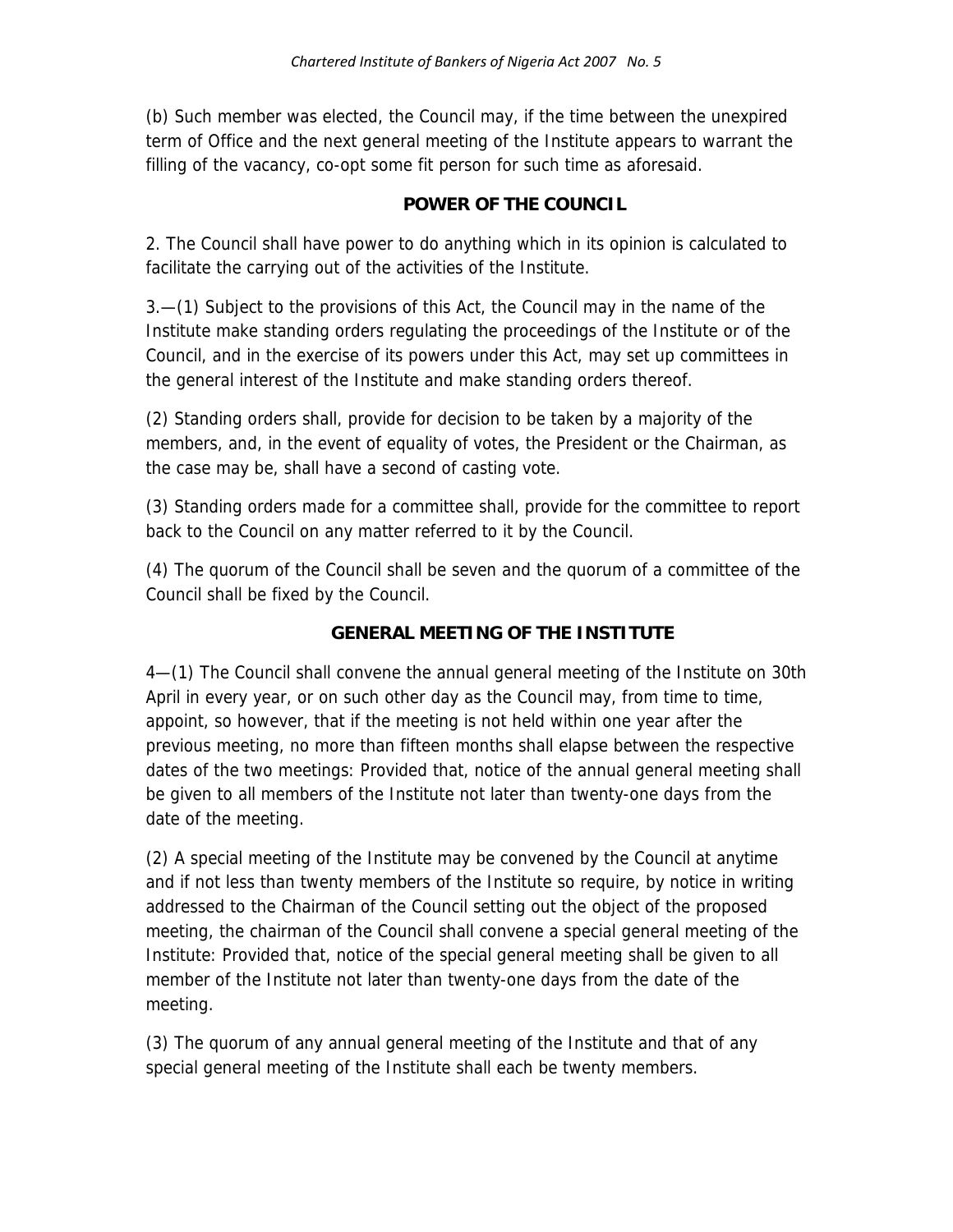### **MEETING OF THE COUNCIL**

5—(1) Subject to the provisions of any standing order of the Council, the Council shall meet whenever it is summoned by the Chairman and if the Chairman is required to do so, by notice in writing given to him by no less than five other members, he shall summon a meeting of the Council to be held within fourteen days from the date on which the notice is given.

(2) At any meeting of the Council, the Chairman, or in his absence any one of the Vice-Chairmen stated in section (5) (2) (b) of this Act in the descending order of their status shall preside, but if the Chairman and the two Vice-Chairmen are absent, the members present at the meeting shall appoint one of their member to preside at the meeting.

(3) Where the Council desires to obtain the advice of any person on a particular matter, the Council may co-opt him as a member for such period as the Council may thinks fit; but a person who is a member by virtue of this subparagraph shall not count towards a quorum.

(4) Notwithstanding anything in the foregoing provisions of this paragraph, the first meeting of the Council shall be summoned by the President of the Institute.

### **COMMITTEES**

6— (1) The Council may appoint one or more committees to carry out on behalf of the Institute or Council such functions as the Council may determine.

(2) A committee appointed under this paragraph shall consist of the number of persons determined by the Council, of whom not more than one-third may be persons who are not members of the Council and a person other than a member of the Council shall hold office on the committee in accordance with the terms of the letter by which he is appointed.

(3) A decision of a committee of the Council shall be of no effect until it is confirmed by the Council.

### **MISCELLANEOUS**

7— (1) the fixing of the seal of the Institute shall be authenticated by the signature of the Chairman or of some other members of the Council authorised generally or specially by the Institute to act for that purpose.

 (2) Any contract or instrument which, if made or executed by a person not being a body corporate, would not be required to be under seal, may be made or executed on behalf of the Institute or of the Council, as the case may require, by any person generally or specially authorised to act for that purpose by the Council.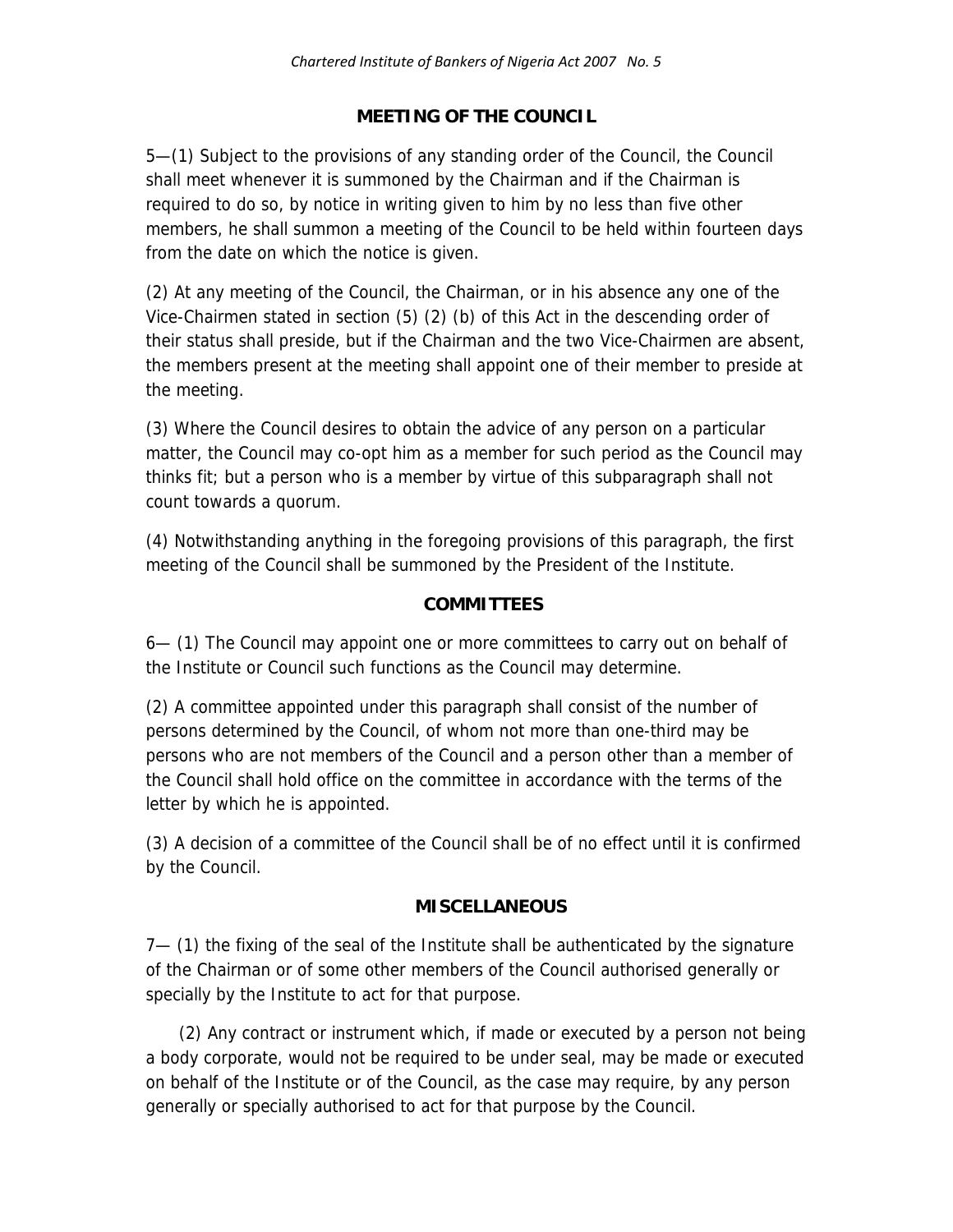(3) Any document purporting to be a document, duly executed under the seal of the Institute shall be received in evidence and shall, unless the contrary is proved, be deemed to be so executed.

8. The validity of any proceedings of the Institute or the Council or of a committee of the Council shall not be adversely affected by any vacancy in membership or by any defect in the appointment of a member of the Institute or of the Council or of a person to serve on the committee or by reason that a person not entitled to do so, took part in the proceedings.

9. Any member of the Institute or of the Council or any person holding office on a committee of the Council, who has a personal interest in any contract or arrangement entered into or proposed to be considered by the Council on behalf of the Institute or by a committee of the Council on behalf of the Council, shall forthwith disclose his interest to the Committee or to the Council, as the case may be, and shall not vote on any question relating to the contract or arrangement.

10. A person shall not by reason only of his membership of the Institute be treated as holding an office in the public service of the Federation.

#### **SECOND SCHEDULE** [Section 13(9)]

SUPPLEMENTARY PROVISIONS RELATING TO THE DSCIPLINARY TRIBUNAL AND INVESTIGATING PANEL

### THE DISCIPLINARY TRIBUNAL

1. The quorum of the Disciplinary Tribunal shall be four members.

2. — (1) The Attorney-General of the Federation shall make rules as to the selection of members of the Disciplinary Tribunal for the purposes of any proceeding, and as to the procedure to be followed and the rules of evidence to be observed in proceedings before the Disciplinary Tribunal.

(2) The rules shall in particular provide—

 (a) For securing that notice of the proceedings shall be given at such time and in such manner, as may be specified by the rules, to the person who is the subject of the proceedings;

 (b) For determine who, in addition to the person aforesaid, shall be a party to the proceedings;

 (c) For securing that any party to the proceeding shall, if he so require, be entitled to be heard by the Tribunal;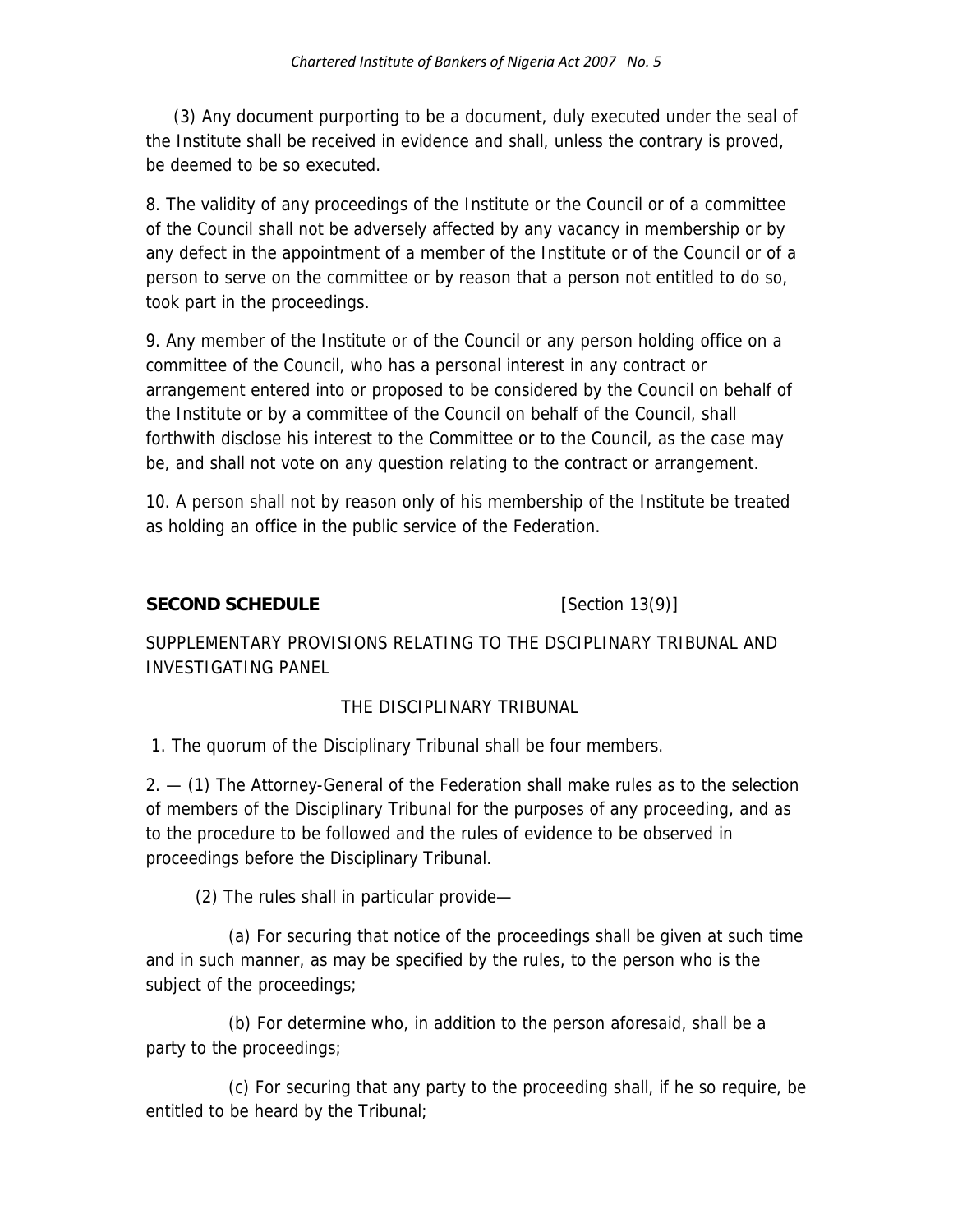(d) For securing that any party to the proceedings may be represented by a legal practitioner;

 (e) Subject to the provisions of section 13 (6) of this Act, as to the costs of proceedings before the Disciplinary Tribunal;

 (f) for requiring, in any case where it is alleged that the person who is the subject of the proceedings involved himself in unprofessional conduct in any professional respect, that where the Disciplinary Tribunal adjudges that the allegation has not been proved, it shall record a finding that the person is not guilty of such conduct in respect of the matters to which the allegation relates; and

 (g) For publishing notice of any direction of the Tribunal which has taken effect, providing that a person's name shall be struck off a register.

3. For the purposes of any proceedings before the Tribunal, any member of the Tribunal may administer Oaths and any party to the proceedings may issue out of the registry of the Federal High Court writs of subpoena ad testificandum and duces tecum; but no person appearing before the Disciplinary Tribunal shall be compelled—

 (a) To make any statement before the Tribunal tending to incriminate himself; or

 (b) To produce any document under such a writ which he could not be compelled to produce at the trial of an action.

4— (1) For the purposes of advising the Tribunal on question of law arising in proceedings before it, there shall in all such proceedings be an assessor to the Disciplinary Tribunal who shall be appointed by the Council on the nomination of the Attorney-General of the Federation and shall be a legal practitioner of not less than seven years standing.

 (2) The Attorney-General of the Federation shall make rules as to the functions of Assessors appointed under this paragraph and in particular such rules shall contain provisions for securing that—

 (a) where an assessor advises the Disciplinary Tribunal on any question of law as to evidence, procedure or any other matters specified by the rules, he shall do so in the presence of every party or person representing a party to the proceedings who appears there or, if the advice is tendered while the Tribunal is deliberating in private, that every such party or person as aforesaid shall be informed what advice the assessor had tendered;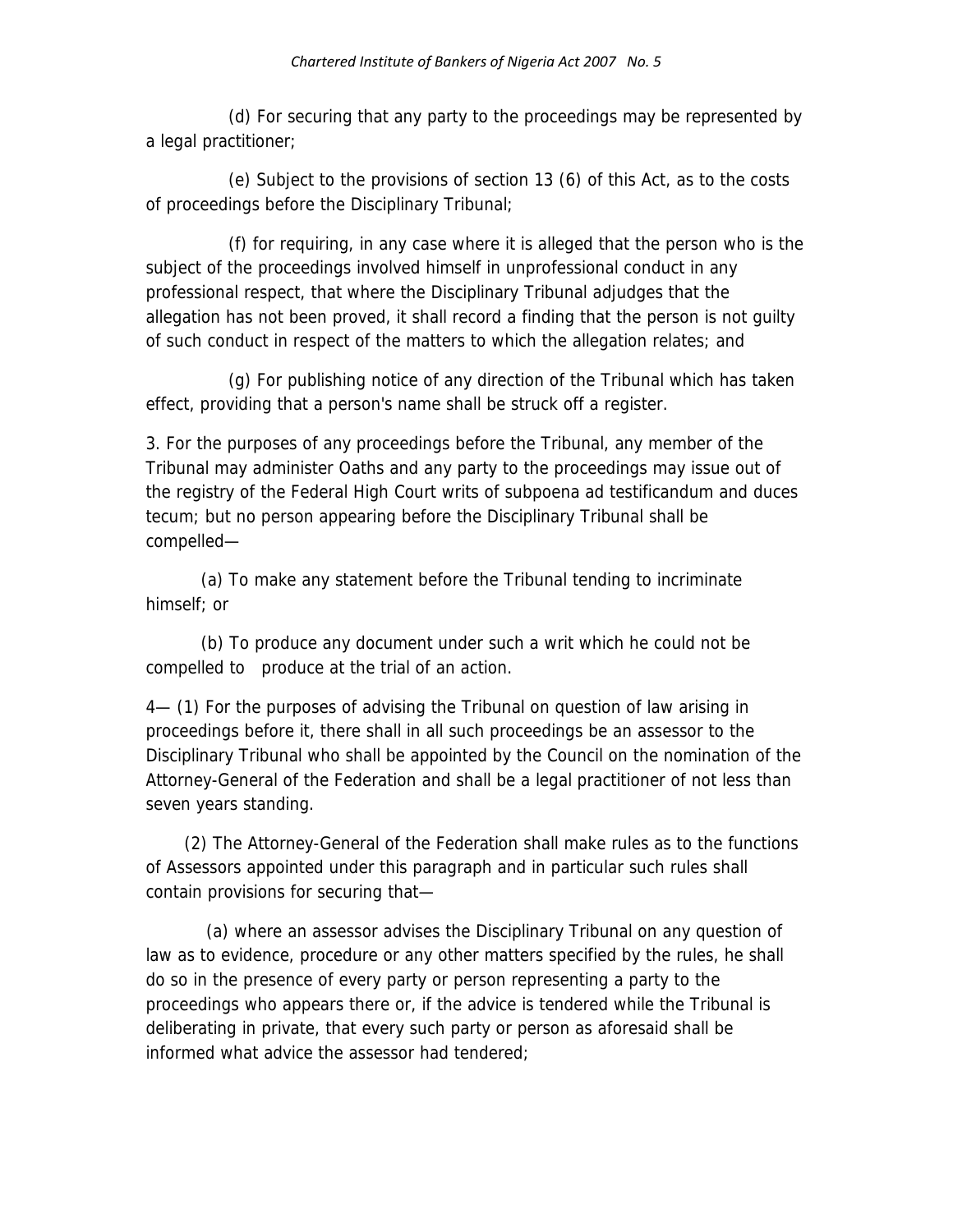(b) every such party or person as aforesaid shall be informed if in any case the Disciplinary Tribunal does not accept the advice of the assessor on such a question as aforesaid.

 (3) An assessor may be appointed under this paragraph either generally or for any particular proceedings or class of proceedings and shall hold and vacate office in accordance with the terms of the letter by which he is appointed.

#### **THE INVESTIGATING PANEL**

5. The quorum of the Investigating Panel shall be three.

6— (1) The Investigating Panel may, at any of its meetings attended by all the members of the Investigating Panel, make standing orders with respect to the Investigating Panel.

 (2) Subject to the provisions of any such standing orders, the Investigating Panel may regulate its own proceedings.

#### **MISCELLANEOUS**

 7— (1) A person ceasing to be a member of the Investigating Panel or the Disciplinary Tribunal shall be eligible for re-appointment as a member of the Investigating Panel or Disciplinary Tribunal, as the case may be, however, nobody shall serve in the Investigating Panel for more than two consecutive terms totalling four years.

 (2) A person may, if otherwise eligible, be a member of both the Disciplinary Tribunal and the Investigating Panel, but no person who acted as a member of the Investigating Panel with respect to any case shall act as a member of the Disciplinary Tribunal with respect to that case.

8. The Investigating Panel or the Disciplinary Tribunal may act, notwithstanding any vacancy in its membership, and the proceedings of either body shall not be invalidated by any irregularity in the appointment of a member of that body or subject to paragraph 7 (2) of this Schedule by reason of the fact that any person who was not entitled to do so took part in the proceedings of that body.

9. Any document authorised or required by virtue of this Act to the served on the Disciplinary Tribunal or the Investigating Panel shall be served on the Registrar.

10. Any expenses of the Disciplinary Tribunal or the Investigating Panel shall be defrayed by the Institute.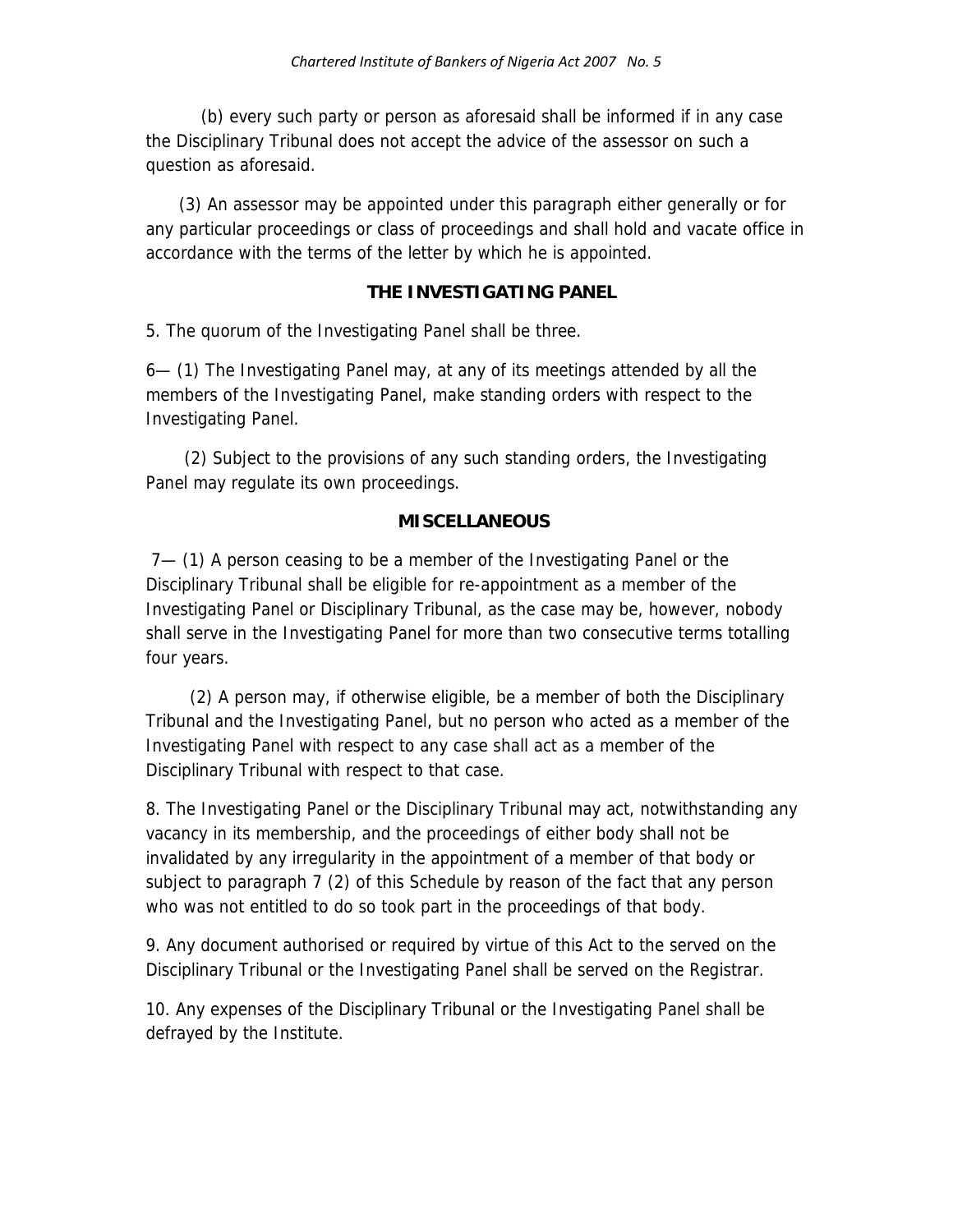I certify, in accordance with section 2(1) of the acts authentication act, cap.4, laws of the federation of Nigeria 1990, that this is a true copy of the bill passed by both houses of the national assembly.

#### NASIRU IBRAHIM ARAB,

Clerk to the National Assembly

10<sup>th</sup> day of April, 2007

### EXPLANATORY MEMORANDUM

This Act repeals the Chartered Institute of Bankers of Nigeria Act No. 12 1990 and re-enacts the Chartered Institute of Bankers of Nigeria which among other things, provides additional functions for the Council established thereunder.